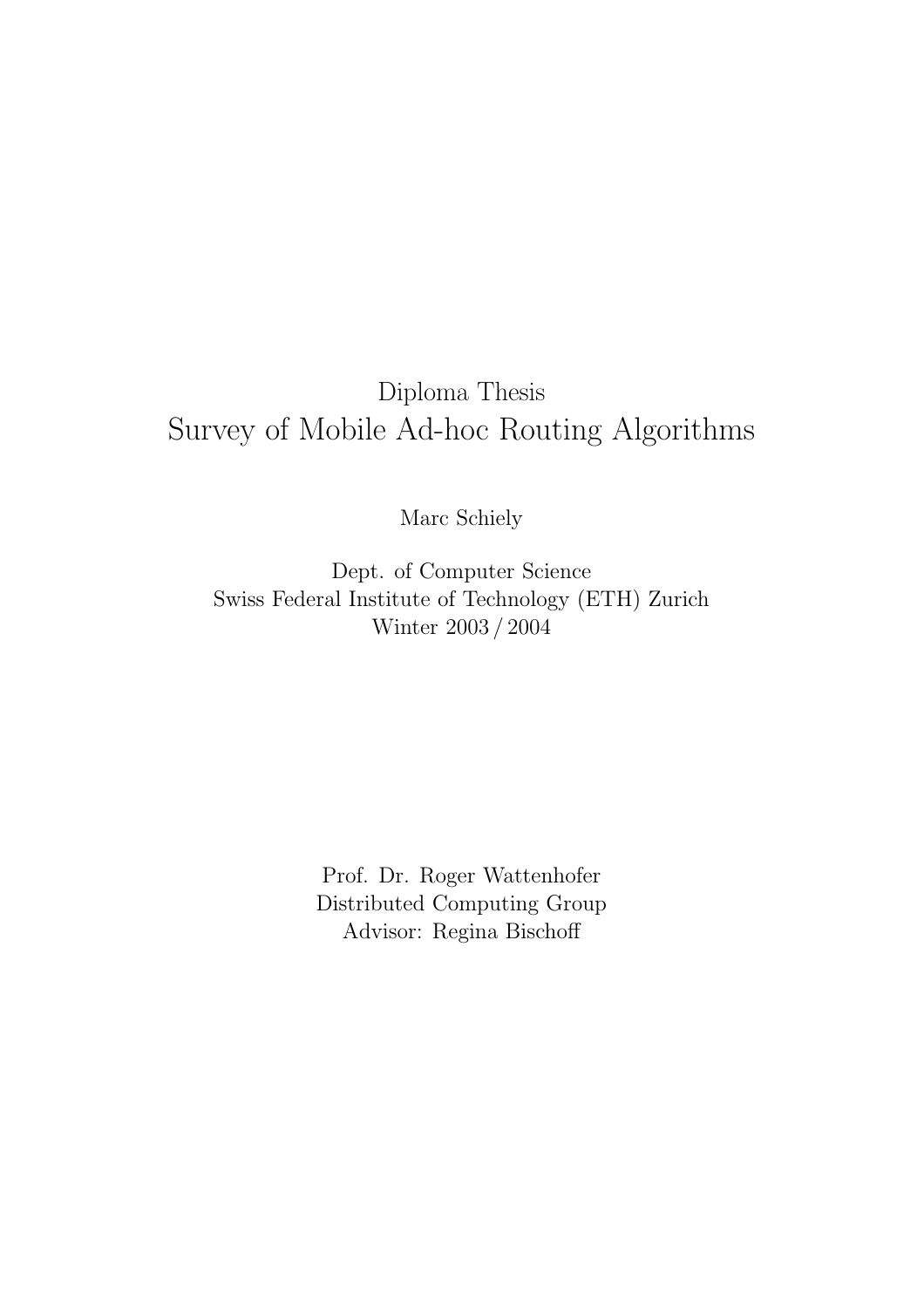#### Abstract

Mobile ad-hoc networks are becoming more and more important. They will become more popular because they have interesting aspects. It is easy and inexpensive to build such networks because no other infrastructure than the mobile devices is needed.

One of the remaining problems in mobile ad-hoc networks is to find a routing algorithm which performs good in all common sorts of networks. This thesis analyzes three link reversal routing algorithms on how the algorithms behave on different classes of networks. Therefor a simulation was made. The framework which was implemented for simulating mobile routing algorithms is presented in this thesis. It is shown how the framework can be used for simulating other mobile routing algorithms.

The results from the simulation are not very spectacular. Unfortunately no noticeable dependence exists between network density, network mobility and the performance of the algorithms. What we expected was, that there exist network scenarios where an algorithm which is bad in one scenario is best in this scenarios.

Also the simulation on different classes of networks does not show any unexpected results. There is no noticeable difference between the performance of the algorithms on different classes of networks. It is always the same of the analyzed algorithms which is best for all four scenarios.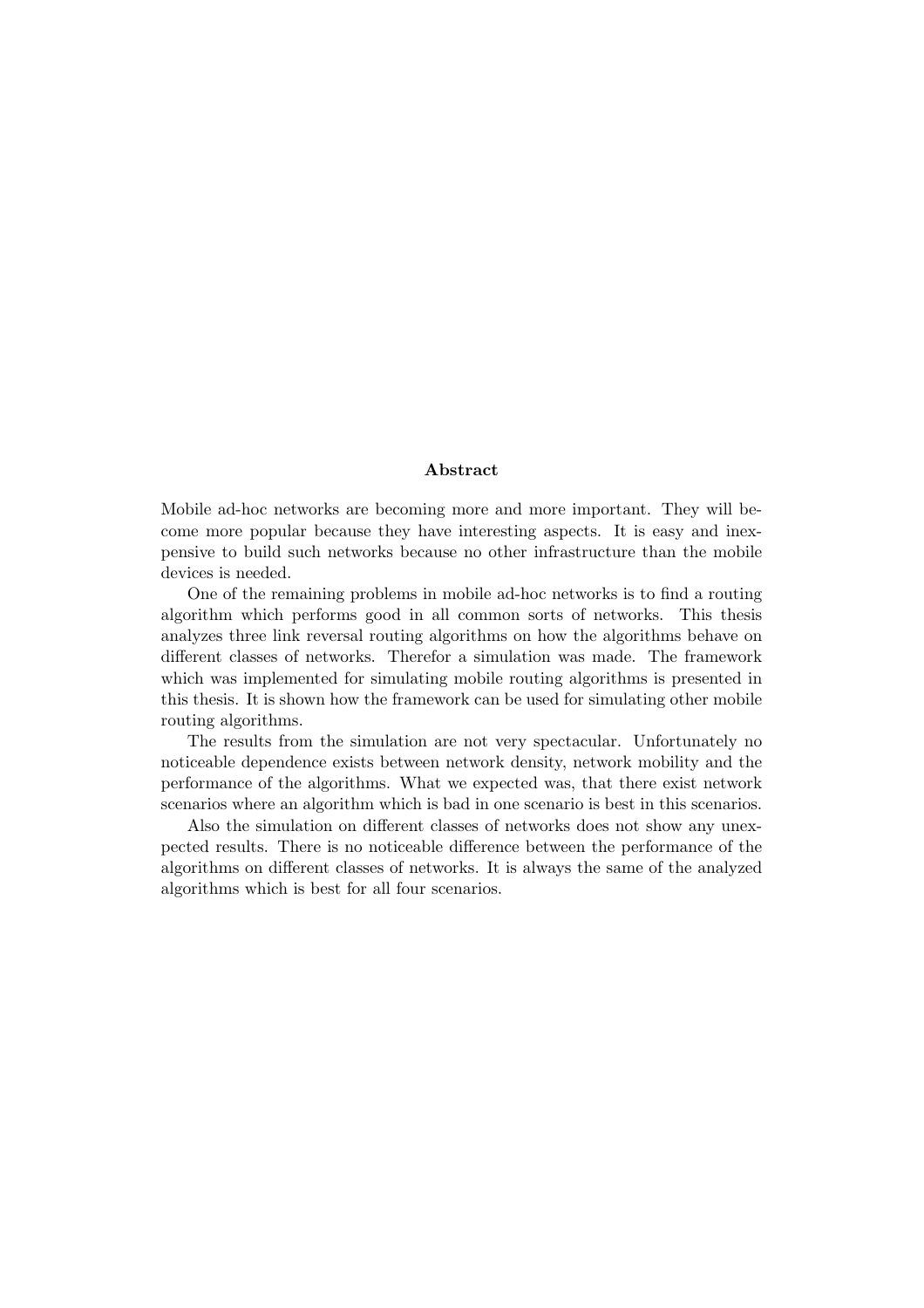# **Contents**

| 1        |                           | Introduction                                                                                                                                                                                                                                |                                                                     | 4                   |  |  |  |  |  |  |  |  |  |
|----------|---------------------------|---------------------------------------------------------------------------------------------------------------------------------------------------------------------------------------------------------------------------------------------|---------------------------------------------------------------------|---------------------|--|--|--|--|--|--|--|--|--|
| $\bf{2}$ |                           |                                                                                                                                                                                                                                             | <b>Implementation of Simulation Framework</b>                       | $\boldsymbol{6}$    |  |  |  |  |  |  |  |  |  |
|          | 2.1                       |                                                                                                                                                                                                                                             | The Existing Simulation Framework                                   | 6                   |  |  |  |  |  |  |  |  |  |
|          |                           | 2.1.1                                                                                                                                                                                                                                       |                                                                     | 6                   |  |  |  |  |  |  |  |  |  |
|          |                           | 2.1.2                                                                                                                                                                                                                                       | Simulating an Algorithm $\ldots \ldots \ldots \ldots \ldots \ldots$ | 6<br>$\overline{7}$ |  |  |  |  |  |  |  |  |  |
|          | 2.2                       |                                                                                                                                                                                                                                             |                                                                     |                     |  |  |  |  |  |  |  |  |  |
|          |                           | 2.2.1                                                                                                                                                                                                                                       |                                                                     | $\overline{7}$      |  |  |  |  |  |  |  |  |  |
|          |                           | 2.2.2                                                                                                                                                                                                                                       |                                                                     | $8\,$               |  |  |  |  |  |  |  |  |  |
|          |                           | 2.2.3                                                                                                                                                                                                                                       | Simulating Mobile Routing Algorithms                                | 8                   |  |  |  |  |  |  |  |  |  |
| 3        |                           |                                                                                                                                                                                                                                             | <b>Simulation Setup</b>                                             | 10                  |  |  |  |  |  |  |  |  |  |
|          | 3.1                       |                                                                                                                                                                                                                                             |                                                                     | 10                  |  |  |  |  |  |  |  |  |  |
|          | 3.2                       |                                                                                                                                                                                                                                             |                                                                     | 10                  |  |  |  |  |  |  |  |  |  |
|          |                           | 3.2.1                                                                                                                                                                                                                                       |                                                                     | 10                  |  |  |  |  |  |  |  |  |  |
|          |                           | 3.2.2                                                                                                                                                                                                                                       | Partial Link Reversal                                               | 11                  |  |  |  |  |  |  |  |  |  |
|          |                           | 3.2.3                                                                                                                                                                                                                                       |                                                                     | 12                  |  |  |  |  |  |  |  |  |  |
|          |                           | 3.2.4                                                                                                                                                                                                                                       |                                                                     | 12                  |  |  |  |  |  |  |  |  |  |
|          | 3.3                       |                                                                                                                                                                                                                                             |                                                                     | 13                  |  |  |  |  |  |  |  |  |  |
|          | 3.4                       | Parameters<br>and a construction of the construction of the construction of the construction of the construction of the construction of the construction of the construction of the construction of the construction of the construction of |                                                                     |                     |  |  |  |  |  |  |  |  |  |
|          |                           | 3.4.1                                                                                                                                                                                                                                       | Net Parameters                                                      | 13                  |  |  |  |  |  |  |  |  |  |
|          |                           | 3.4.2                                                                                                                                                                                                                                       |                                                                     | 14                  |  |  |  |  |  |  |  |  |  |
| 4        | <b>Simulation Results</b> |                                                                                                                                                                                                                                             |                                                                     |                     |  |  |  |  |  |  |  |  |  |
|          | 4.1                       |                                                                                                                                                                                                                                             |                                                                     |                     |  |  |  |  |  |  |  |  |  |
|          |                           | 4.1.1                                                                                                                                                                                                                                       |                                                                     | 15                  |  |  |  |  |  |  |  |  |  |
|          |                           | 4.1.2                                                                                                                                                                                                                                       |                                                                     | 15                  |  |  |  |  |  |  |  |  |  |
|          | 4.2                       |                                                                                                                                                                                                                                             |                                                                     | 15                  |  |  |  |  |  |  |  |  |  |
|          |                           | 4.2.1                                                                                                                                                                                                                                       | $Class_1$ : Very Mobile and Dense Networks                          | 15                  |  |  |  |  |  |  |  |  |  |
|          |                           | 4.2.2                                                                                                                                                                                                                                       | $Class_2$ : Very Mobile and Sparse Networks                         | 16                  |  |  |  |  |  |  |  |  |  |
|          |                           | 4.2.3                                                                                                                                                                                                                                       | $Class_3$ : Dense Networks with Low Mobility                        | 16                  |  |  |  |  |  |  |  |  |  |
|          |                           | 4.2.4                                                                                                                                                                                                                                       | $Class_4$ : Sparse Networks with Low Mobility                       | 16                  |  |  |  |  |  |  |  |  |  |
|          | 4.3                       | Behavior of Routing Algorithms on Different Classes of Networks.<br>18                                                                                                                                                                      |                                                                     |                     |  |  |  |  |  |  |  |  |  |
|          |                           | 4.3.1                                                                                                                                                                                                                                       |                                                                     | 18                  |  |  |  |  |  |  |  |  |  |
|          |                           | 4.3.2                                                                                                                                                                                                                                       |                                                                     | 18                  |  |  |  |  |  |  |  |  |  |
|          |                           | 4.3.3                                                                                                                                                                                                                                       |                                                                     | 19                  |  |  |  |  |  |  |  |  |  |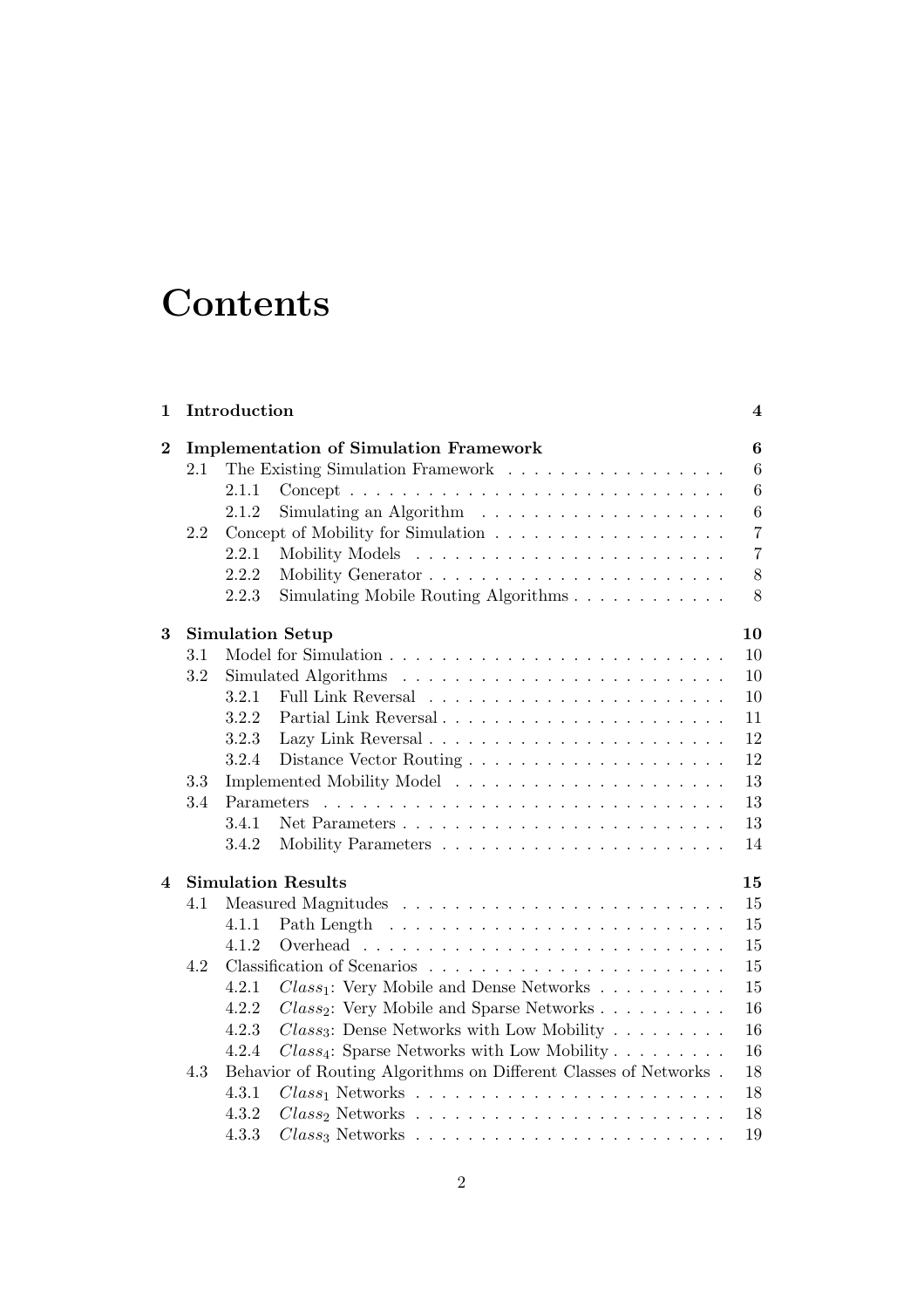|               |  |  | 4.4 Dependence of Routing Algorithms on Simulation Parameters 22 |  |  |  |  |  |  |  |  |  |    |
|---------------|--|--|------------------------------------------------------------------|--|--|--|--|--|--|--|--|--|----|
|               |  |  |                                                                  |  |  |  |  |  |  |  |  |  |    |
|               |  |  |                                                                  |  |  |  |  |  |  |  |  |  |    |
|               |  |  |                                                                  |  |  |  |  |  |  |  |  |  | 26 |
| 5 Conclusions |  |  |                                                                  |  |  |  |  |  |  |  |  |  |    |
|               |  |  |                                                                  |  |  |  |  |  |  |  |  |  |    |
|               |  |  |                                                                  |  |  |  |  |  |  |  |  |  |    |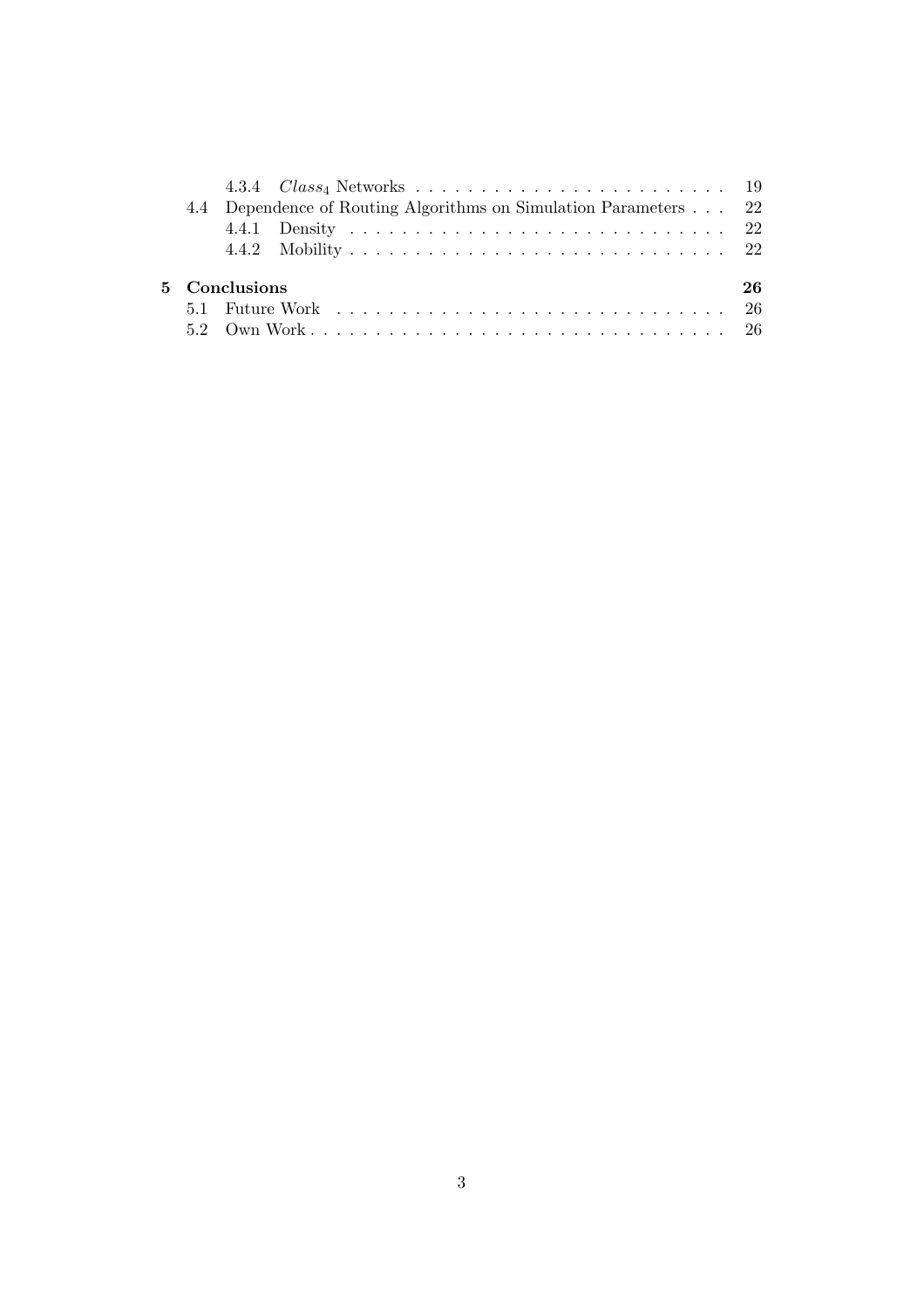# Chapter 1 Introduction

Since a few years the new technology of wireless networks is becoming famous. Universities and companies have built wireless LANs to allow members to join the wired network from anywhere in the transmission area of the network.

Two concepts of wireless networks exist: Networks with a dedicated access point and networks without dedicated hardware. The former one is more expensive to build, because a wired access point is needed to connect wireless devices to the network. Therefor it is not that flexible as the latter one is. The second method are so-called ad-hoc networks. In such a network each communication partner is equivalent. There is absolutely no need of a wired device. This makes it very cost efficient to install such a net. The only expenses come from buying wireless devices which are also needed in wireless networks with access points.

In this diploma thesis we will only focus on ad-hoc networks. One open problem in ad-hoc networks is the problem of efficient routing. Because of the mobility of the communication partners and because there is no dedicated hardware which is fixed, we can not maintain and use global routing tables. Instead all communication nodes have to cooperate to send a message from one node to another.

Through the movement of the communication nodes, nodes may leave or join the network. Also it will happen that existing links between two nodes break down due to weak radio signals and movements or that new links will arise.

Many routing algorithms for mobile ad-hoc networks have been proposed and have been enhanced [Das et al.] [Vincent D. Park, M. Scott Corson] [Busch et al.]. But it is not clear how different algorithms are behaving in different environments. An algorithm may be best in a special network but worst in another. The goal of this diploma thesis is to classify network and mobility scenarios and to analyze how different algorithms behave in these scenarios. From this classification a new algorithm should be proposed which should behave best in all classes of nets which are being analyzed in this thesis.

For classifying the nets, a simulation framework has been used. The framework was written by Aaron Zollinger in the Distributed Computing Group at ETH Zurich. The concept of mobility has been added to the framework and new algorithms have been implemented for testing. The framework is described in chapter 2.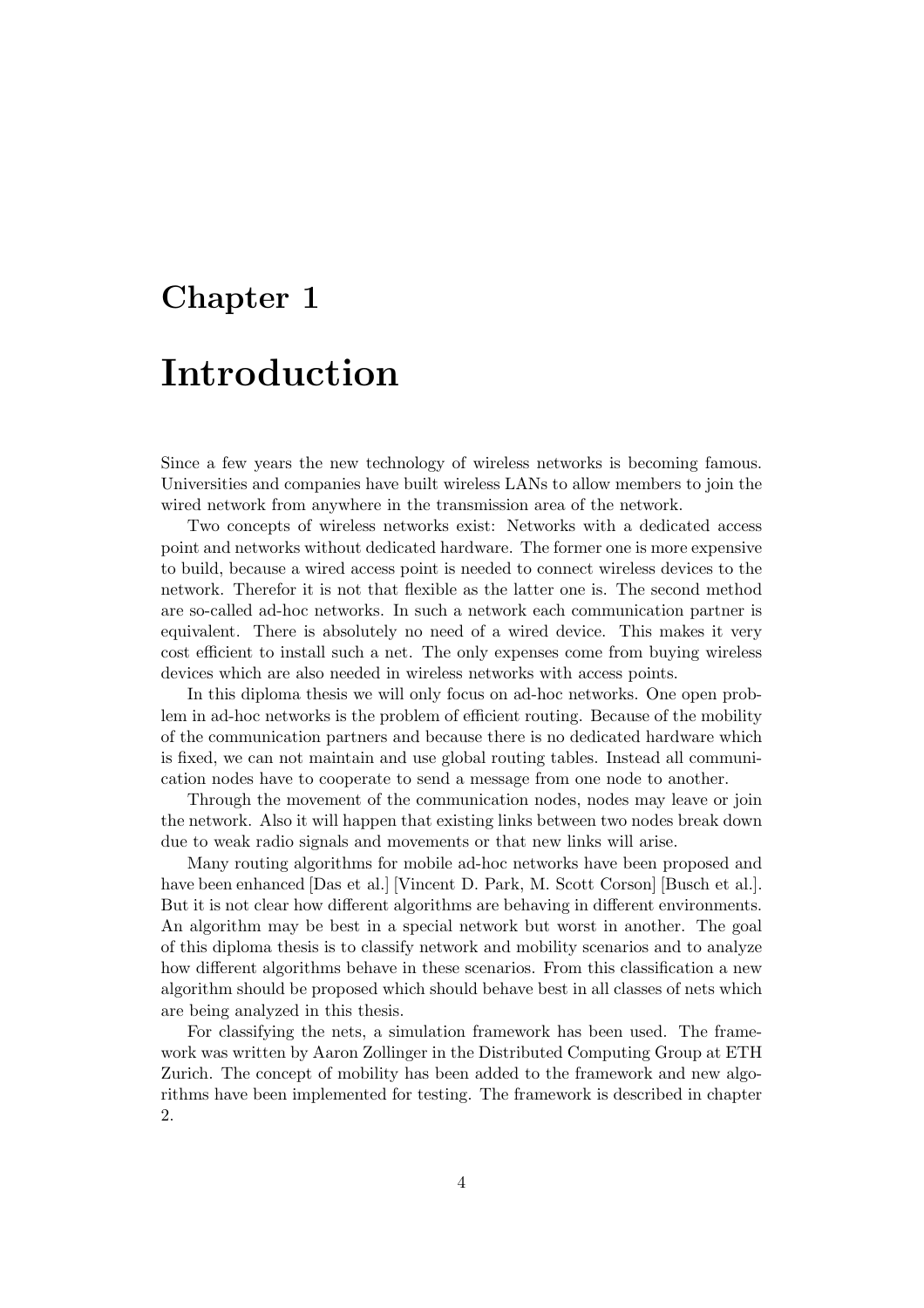The simulation itself was executed on different networks with different parameters. Chapter 3 describes the parameters which were defined for the simulation. These parameters define the classes of networks we analyzed.

The results of the simulation are presented in chapter 4. The classification is shown and possible other scenarios are described.

Chapter 5 finally shows what future work on this subject could be. Also a critical analysis of my work is presented there.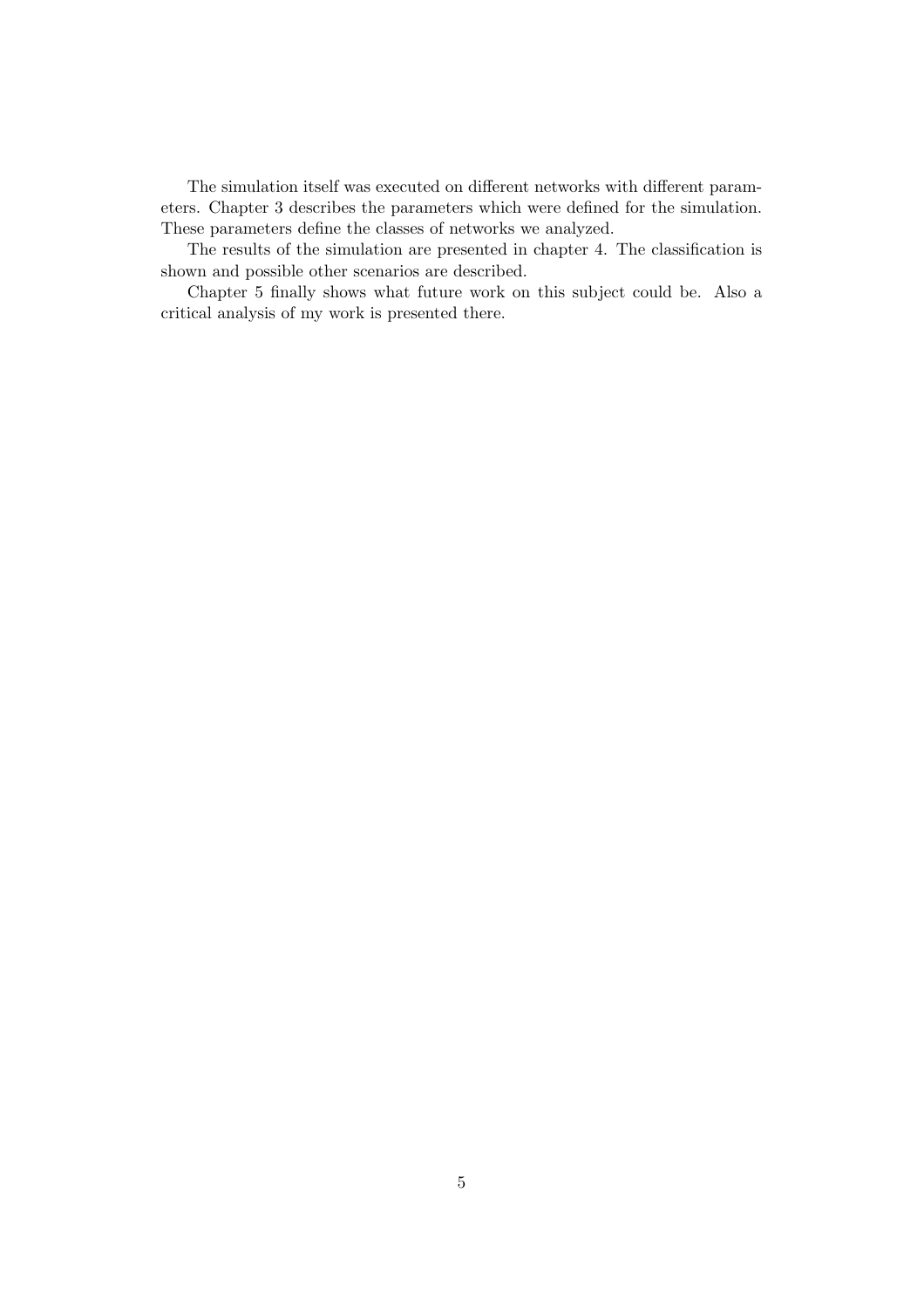### Chapter 2

# Implementation of Simulation Framework

#### 2.1 The Existing Simulation Framework

#### 2.1.1 Concept

For simulating routing algorithms Aaron Zollinger from the Distributed Computing Group at ETH Zurich wrote a framework in java. The framework allows two different simulation modes: one for visualizing the algorithm and one just for writing the simulation results into a text file. The visualization mode consists of a java GUI which allows the user to simply view and debug the routing procedure.

Different routing algorithms can be plugged into the system and can be compared. For doing fair comparisons the network on which the algorithms are simulated is generated in a separate program. Before running the algorithms the network generator is executed. It generates a network for a given network density and writes it to a file. The generator distributes nodes randomly in the network such that the given density constraint is met.

Afterwards the network is read in from the file for simulation. Then all algorithms can be run on the same network and results can be compared.

#### 2.1.2 Simulating an Algorithm

To simulate a new algorithm in the framework the following requirements have to be met: The routing algorithm must implement the interface RoutingAlgorithm. The most important method in the interface is the method receive(Message). It is called when a node receives a message. There it is defined how the node has to proceed when it receives a message. The next host to send the message to is determined and the message is sent out to the node. Table 2.1 shows the interface RoutingAlgorithm.

First the net can be generated using the following command:

 $NetGen < NrOfNetworks > < size X > < size Y > < hostDensity >$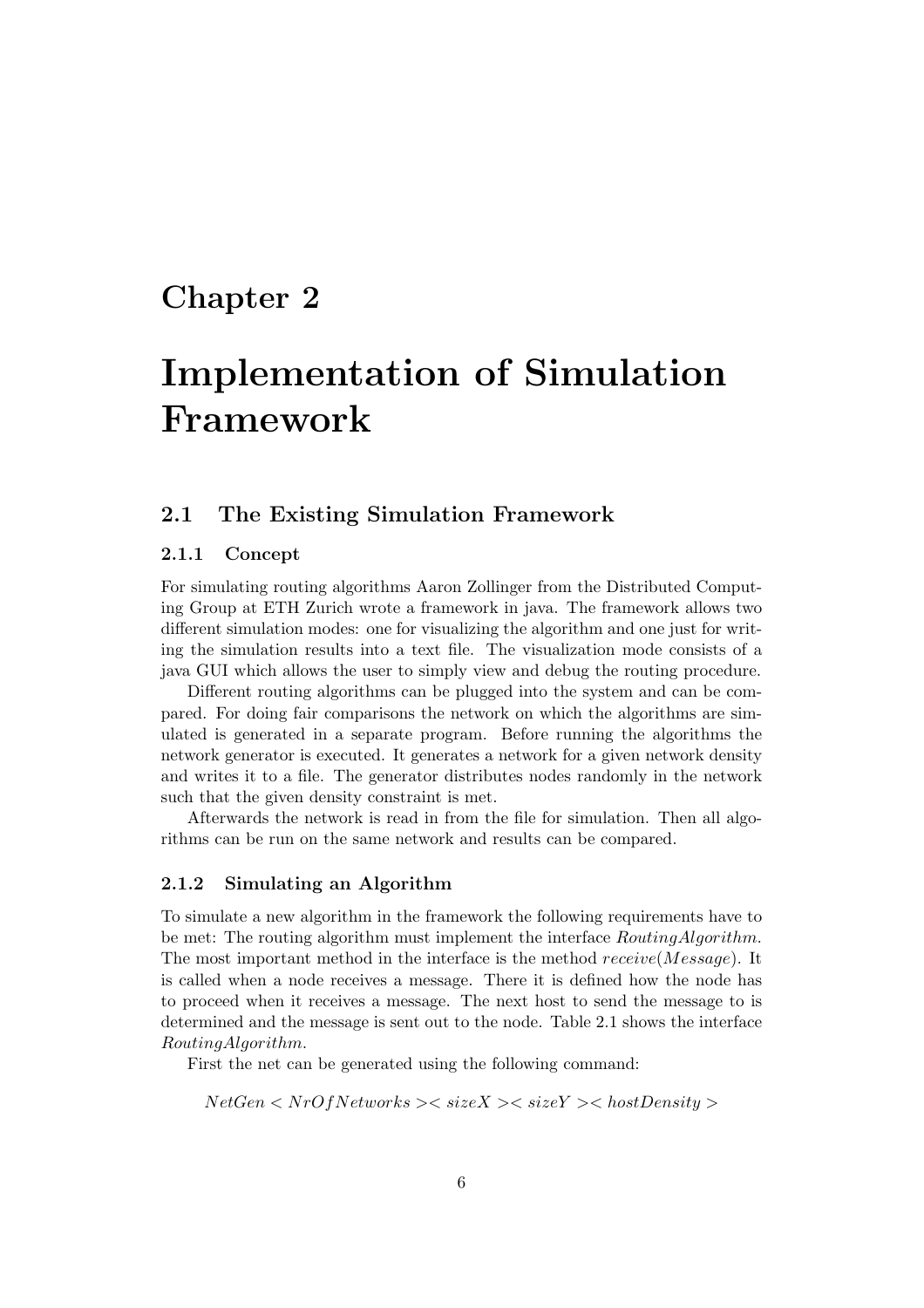```
Interface RoutingAlgorithm
public void setNetwork(Network)
public void init()
public void abort()
public void receive(Message)
public int getNumOfSentMessages()public void draw(Graphics, scaleFactor)public Graph getGraph()
```
Table 2.1: The interface RoutingAlgorithm

The generated file has to be renamed to "graph.net", then it can be used in the SimViz class.

Afterwards the algorithm can be simulated and debugged using the visualizer with the following command:

 $SimViz < algorithm1 > |< algorithm2 > |< algorithm3 > [...]$ 

For simulating algorithms without visualizing them the following command has to be used:

 $Sim < algorithm1 > | < algorithm2 > | < algorithm3 > |...||$ 

#### 2.2 Concept of Mobility for Simulation

The presented framework worked just for algorithms where the nodes are expected to stay at the same position. What we wanted was to simulate and evaluate algorithms on mobile networks. Therefor we enhanced the framework with a concept of mobility. This concept is presented in the following sections.

#### 2.2.1 Mobility Models

It is obvious that the same routing algorithm behaves different on different mobility models [Camp et al., 2002]. An algorithm which saves all routes in a table works best in static models but has no chance in very mobile nets. On the other hand an algorithm which explores the whole net at each routing request may work best in very mobile networks but is very bad in static nets due to the large overhead.

We wanted to analyze how the same algorithm performs on different mobility models. We wanted that the mobility model can easily be plugged into the framework. Therefor we wrote an interface which is used for realizing the mobility. The interface MobilityModel is shown in table 2.2.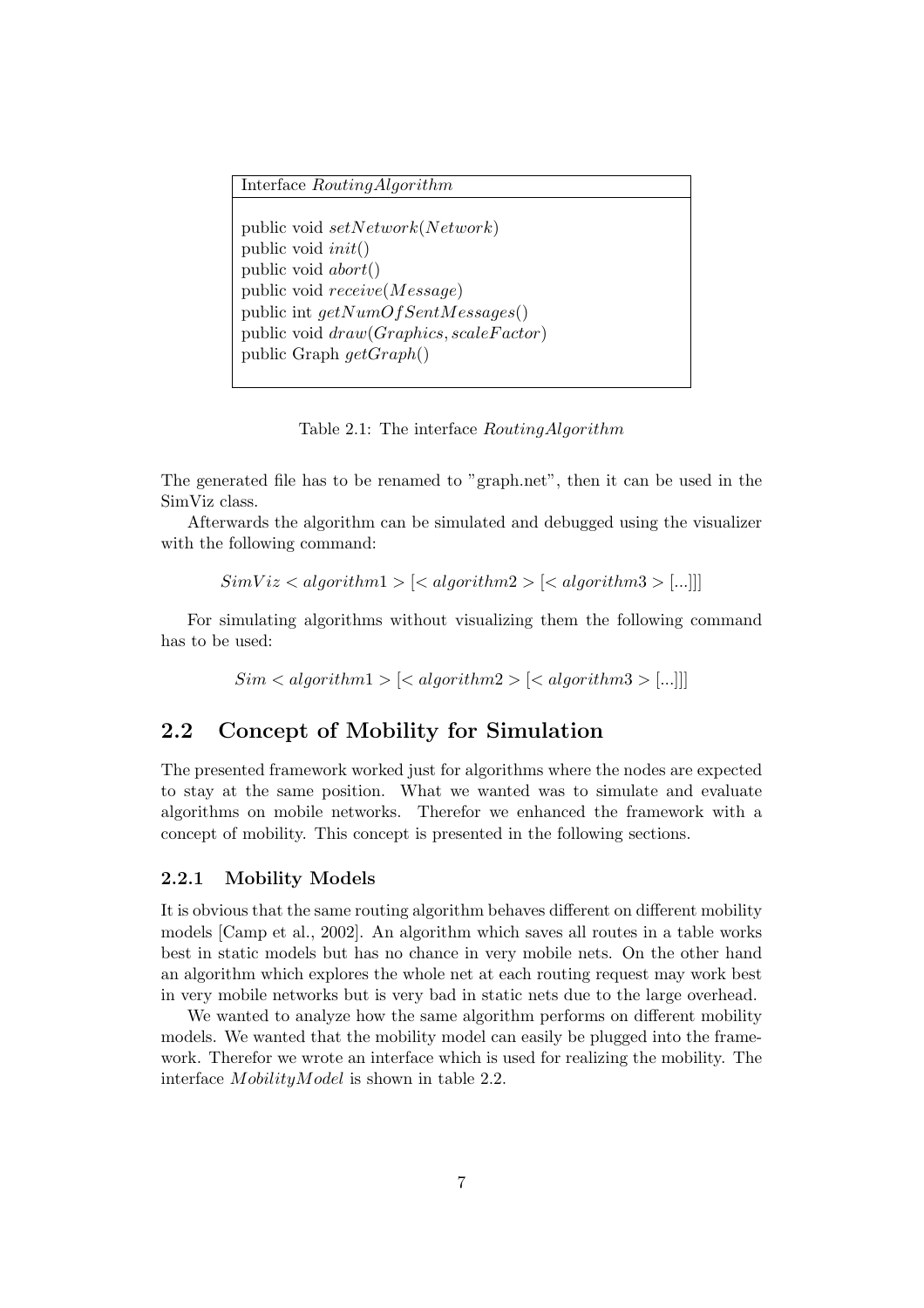Interface MobilityModel

public Point2D.Double  $getNewPosition(Host, sizeX, sizeY)$ 

Table 2.2: The interface MobilityModel

#### 2.2.2 Mobility Generator

The same concept as for the generation of networks has been applied for generating mobility files. Before simulating an algorithm, a network and a mobility for the network must be generated. A separate program is used to achieve this. The program generates a random distributed network with a defined density as the normal NetGen class does. The program takes this network as input and uses the mobility model to simulate the moves of nodes. If a node is chosen to move then the new position is evaluated. Each move is saved in an array. After the maximum number of steps (can be defined in the class) the moves are written to a file. Afterwards we have a file which defines in which time step which node moves where.

The new position is evaluated using the mobility model (Also see Interface  $MobilityModel$ ). The mobility has to define in which direction and which amount a node has to move.

#### 2.2.3 Simulating Mobile Routing Algorithms

For simulating in visualization mode the following command has to be used:

 $SimVizMobile < netInputFile > < algorithm1 >$  $\vert \langle \text{algorithm2} \rangle \vert \langle \text{algorithm3} \rangle \vert \ldots \vert \vert \vert$ 

The simulation framework reads the network from the  $netInput File$  parameter and reads the corresponding mobility array. In each simulation step the message is sent one hop. After that, all moves for the current step are read from the array and the corresponding nodes move. Figure 2.1 shows the schema of the mobile simulation framework. It shows the how the different classes work together.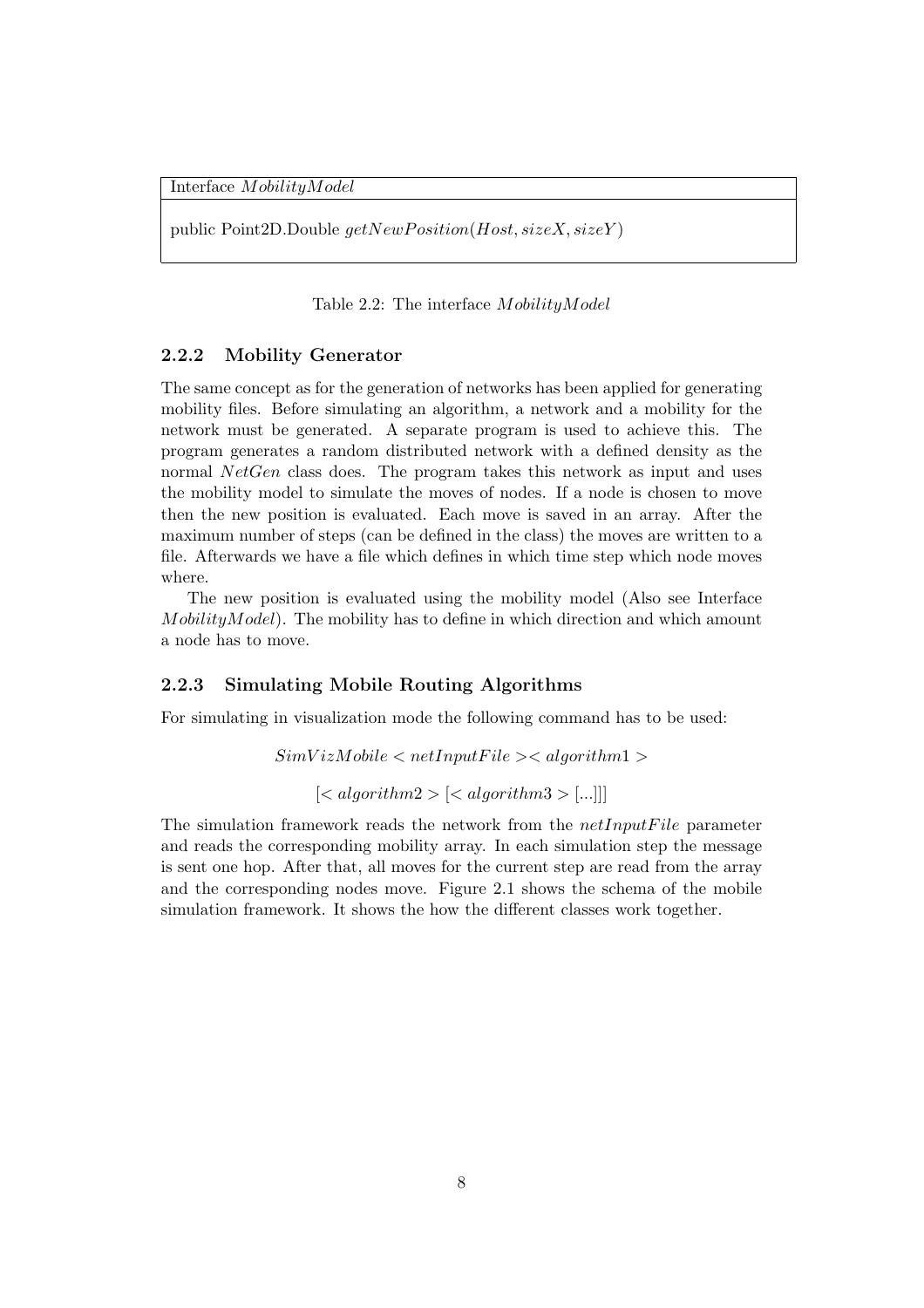

Figure 2.1: Schema of simulation framework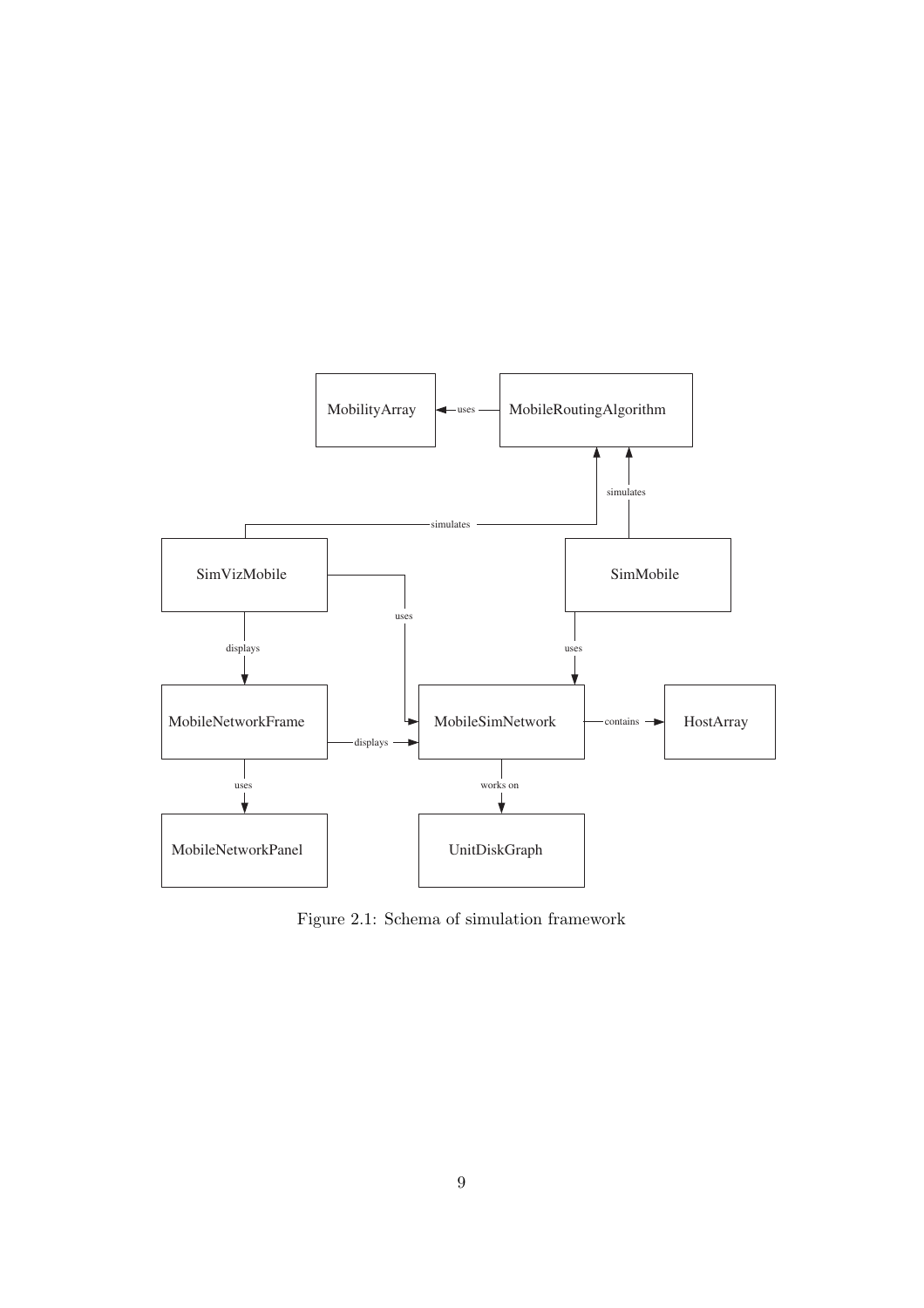# Chapter 3 Simulation Setup

#### 3.1 Model for Simulation

The following model has been used for the simulation of the algorithms:

- The first algorithm reads the network and the mobility array
- It initializes all nodes and tables, such as initial heights or distances
- The algorithm starts and sends a route request over one hop
- All moves of nodes for the current time step are done
- All distance tables and heights which are affected through the moves are updated
- The algorithm sends the route request to the next node (one hop)
- Next moves and updates
- Until the algorithm reaches the destination or reaches an upper limit
- A new sender for the route request is chosen randomly
- 50 consecutive route requests are done before going to the next algorithm
- The network and mobility array are again read from the files
- Do the same for all algorithms

#### 3.2 Simulated Algorithms

#### 3.2.1 Full Link Reversal

The idea behind link reversal algorithms is that every node which is not the destination, directs the links in direction of the destination. When this is done, every message will be routed along the directed edges. If a route from the source to the destination exists, then the message will get to the destination.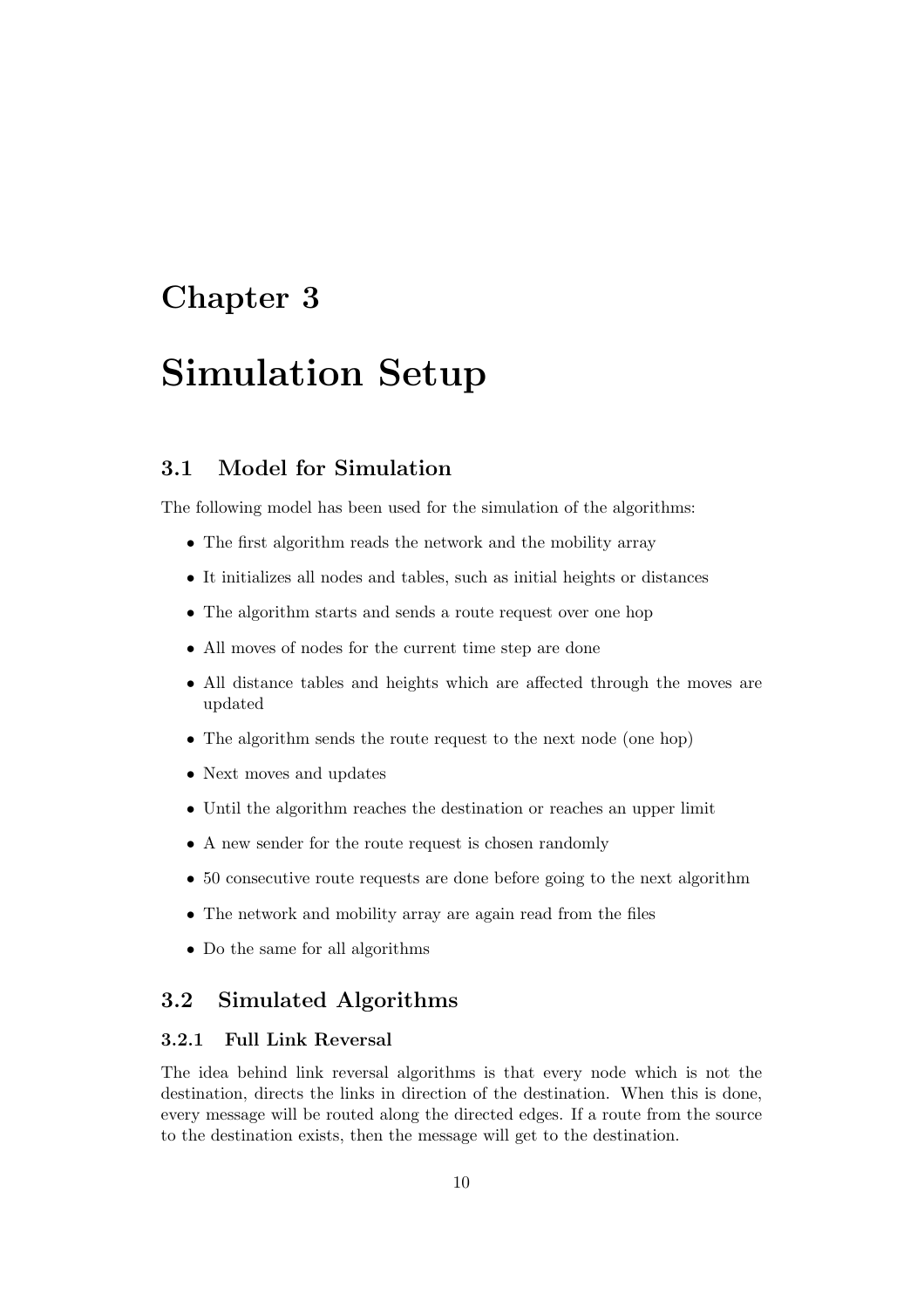

Figure 3.1: Full Link Reversal

Figure 3.1 shows an example of how full link reversal works. We assume that initially all links are directed in direction of the destination (1). If a link breaks then it may happen that a node has no more outgoing links (1). Such a node is called a sink. To re-initialize the network the following procedure is executed: as long as sinks exist each sink reverses all of its links. The only sink that remains sink is the destination.

The algorithm was implemented using heights. At the beginning each node has an initial height. If a route request arises then the destination sets its height to 0. If a node becomes a sink it rises its height to the height of the highest neighbor + 1. This corresponds to reversing all links.

It was shown that the algorithm always terminates and generates no loops [Busch et al.].

#### 3.2.2 Partial Link Reversal

The partial link reversal algorithm is a specialization of the full link reversal. The concept is the same but the idea is, that unnecessary reversals are avoided by smarter reversals [Busch et al.].

Each node maintains a table. A link is inserted into the table if it is reversed.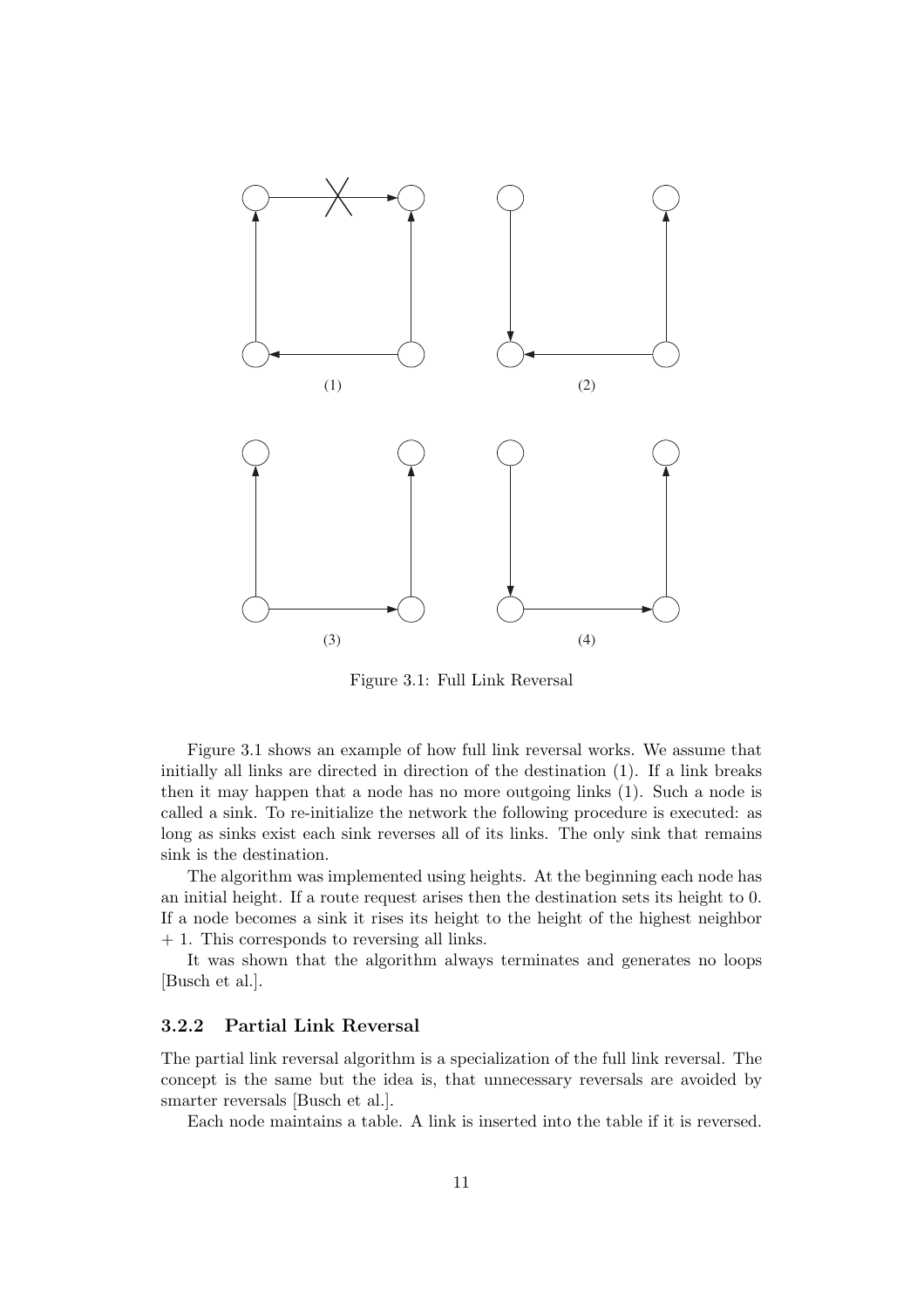

Figure 3.2: Partial Link Reversal

If all links for a node were reversed then the table is emptied and the reversal can start again. As you can see in figure 3.2 this simple change in the full link reversal algorithm enhances it.

#### 3.2.3 Lazy Link Reversal

With full and partial link reversal many reversals happen at points which do not affect the routing request. We tried to avoid such unnecessary reversals by a lazy link reversal routing algorithm.

We define the lazy link reversal as following:

- A routing request is sent along the nodes as long as it can be sent
- When the request comes to a sink, then a full link reversal is done in the whole network

We will see that the overhead is lower than it is with full link reversal.

#### 3.2.4 Distance Vector Routing

The classic distance vector routing is simulated for comparing the other algorithms with. Each node has an entry with the distance to the destination. The distance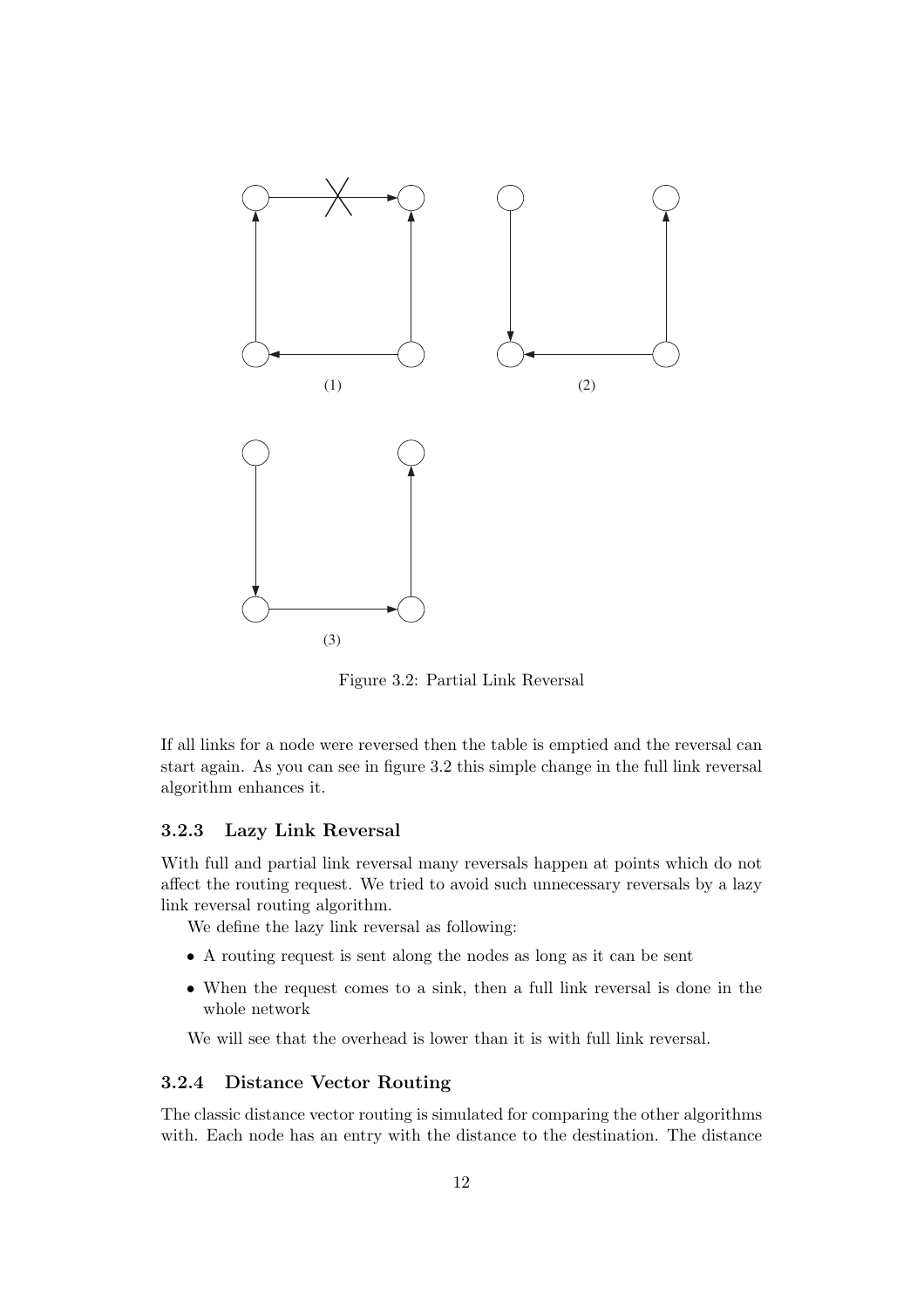

Figure 3.3: Mobility model for simulation

is computed in the following way: the destination has distance 0. For a node n take the neighbor with the lowest distance to the destination and add 1 to it. This gives the new shortest distance for n to the destination.

In a mobile network updating the distances is a costly task. Each node which updates its distance vector has to inform its neighbors. This generates a very high overhead.

#### 3.3 Implemented Mobility Model

After the first test we saw that even a simple mobility model with few moves generates an amount of data which is not easy to handle. Therefor we decided to use a very simple mobility model (see figure 3.3).

Each node is in one of two states:

- $state_1$ : the node will not move in the coming round
- $state_2$ : the node will move to a new position in the coming round

If the node is in state<sub>1</sub> then it will move with probability p from state<sub>1</sub> to state<sub>2</sub>. With probability  $r = 1 - p$  the node will stay in its state state<sub>1</sub>.

If the node is in  $state_2$  then it will move with probability q from  $state_2$  to state<sub>1</sub>. It will stay with probability  $s = 1 - q$  in state<sub>2</sub>.

We defined that the following condition shall always hold:

 $p \ll q$ 

#### 3.4 Parameters

.

#### 3.4.1 Net Parameters

The network we used was defined by two main parameters: density and mobility. In our simulation we used unit disk graphs. Therefor the density defines how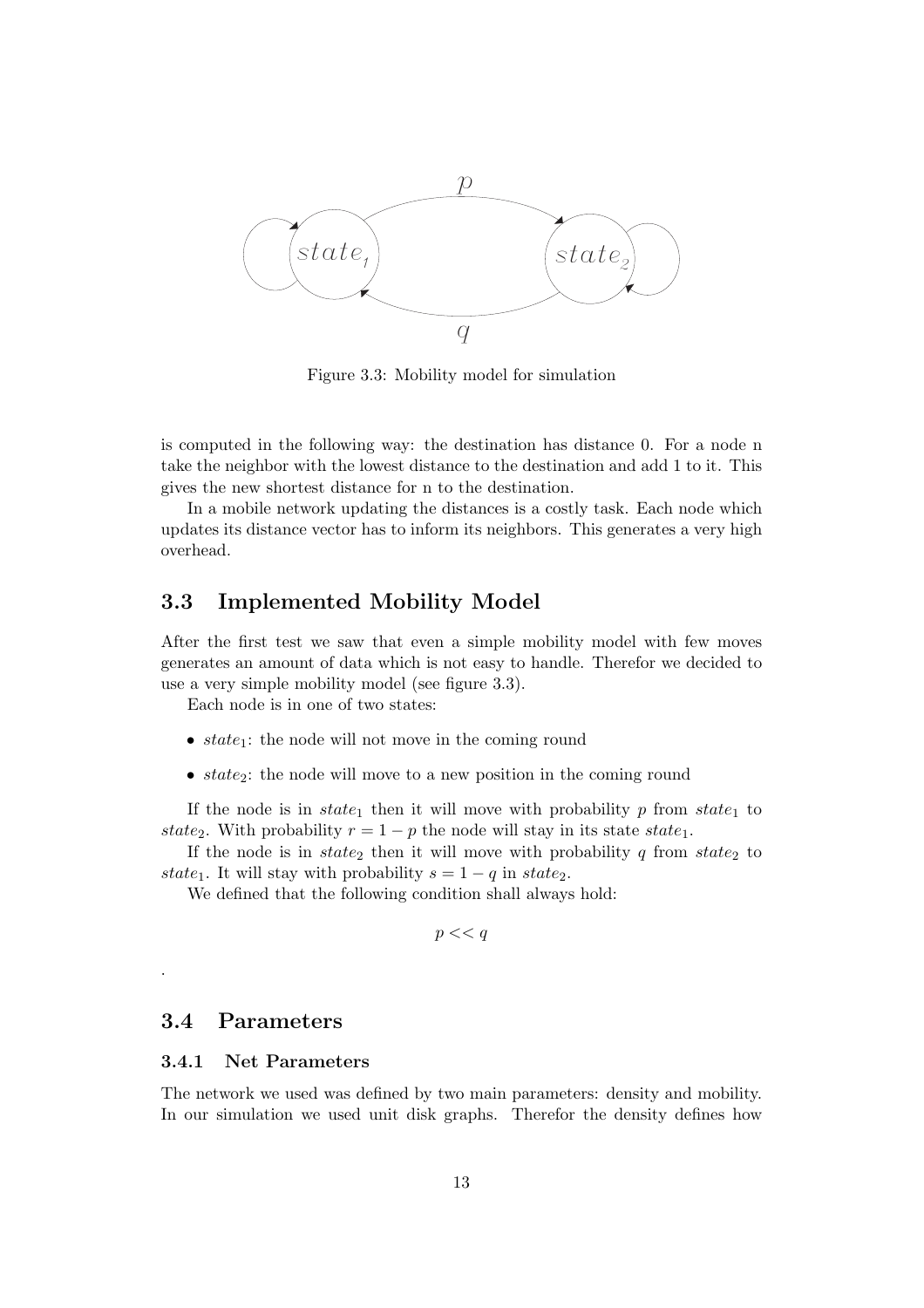many nodes are in one unit disk. The density may vary in the whole graph from unit disk to unit disk. Also if nodes are moving the density in disks changes.

Networks with low densities for example are sensor networks where the sensor devices are mobile but have a low transmission radius. Because of the low radius only few nodes are in a unit disk.

In the contrary there exist networks with high densities, for example networks in conference rooms where many people communicate with mobile devices which have a high transmission radius.

For our simulation we used the following density values:

 $\rho = 11$  for low density networks  $\rho = 20$  for middle density networks  $\rho = 30$  for middle density networks  $\rho = 40$  for dense networks

#### 3.4.2 Mobility Parameters

For changing the mobility in the network we used two different parameters:

- The probability to move from state<sub>1</sub> to state<sub>2</sub> (p), where state<sub>1</sub> means no movement and  $state_2$  means move in the next step
- The maximum distance to move  $(\epsilon)$

As mentioned above we chose  $p \ll q$  (where q is the probability to change from  $state_2$  to  $state_1$ . We set q constant as

$$
q = 0.9
$$

The probability  $p$  was set as following:

.

 $p = 0.02$  for low mobility

 $p = 0.1$  for high mobility

The probability to stay in state<sub>1</sub> and state<sub>2</sub> is  $1 - p$  and  $1 - q$  respectively. The maximum distance factor to move (epsilon) was set to the following values:

 $\epsilon = 0.05$  for low mobility

 $\epsilon = 0.1$  for middle mobility

 $\epsilon = 1.0$  for high mobility

The maximum distance to move was calculated the following way:

$$
d_{max} = \epsilon * r_{UDG}
$$

where  $r_{UDG}$  is the radius of the unit disks in the graph.

The direction in which a node moves was chosen randomly (uniformly distributed).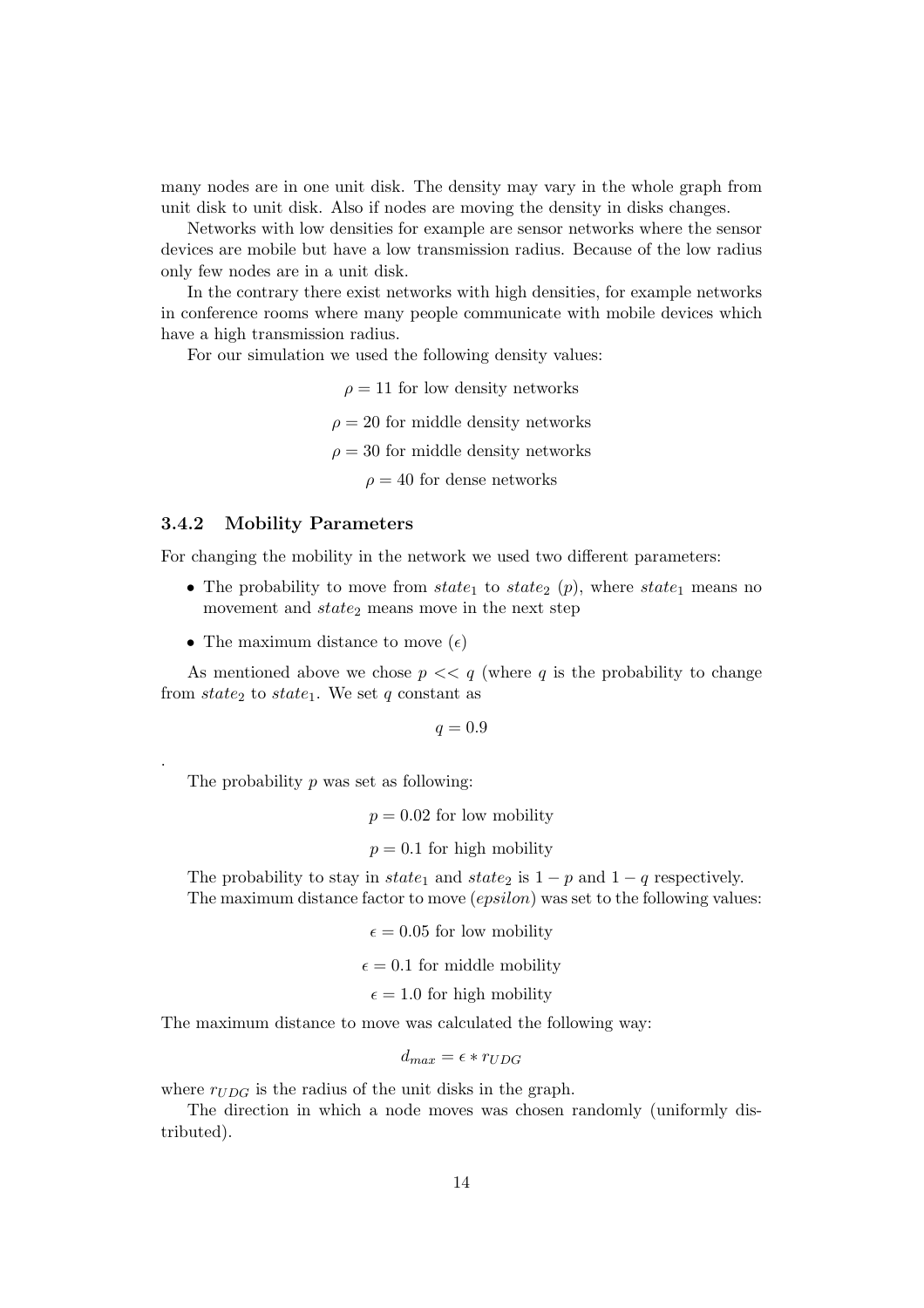## Chapter 4

## Simulation Results

#### 4.1 Measured Magnitudes

We were interested in the following two magnitudes.

#### 4.1.1 Path Length

The quality of a routing algorithm first is defined by the path length of the routes which are generated. The goal of each routing algorithm is to use as few nodes as possible for a routing request. If paths are shorter then the energy consumption is lower and fewer collisions happen.

#### 4.1.2 Overhead

The same as for the path length holds for the overhead. In mobile networks it is important that the power consumption is as low as possible. Also the network traffic should be as low as possible such that few collisions happen. Therefor it is essential that as few overhead messages as possible are sent over the net.

In the simulation we measured the overhead which was generated for updating routing tables (heights and distances). We wanted an algorithm that not only provides short routes but also uses as few overhead messages as possible.

#### 4.2 Classification of Scenarios

For comparing how the different algorithms behave on different networks we tried to classify different networks.

#### 4.2.1  $Class_1$ : Very Mobile and Dense Networks

This class of networks is defined through the following parameter settings:

$$
p = 0.1
$$
  

$$
\epsilon = 1.0
$$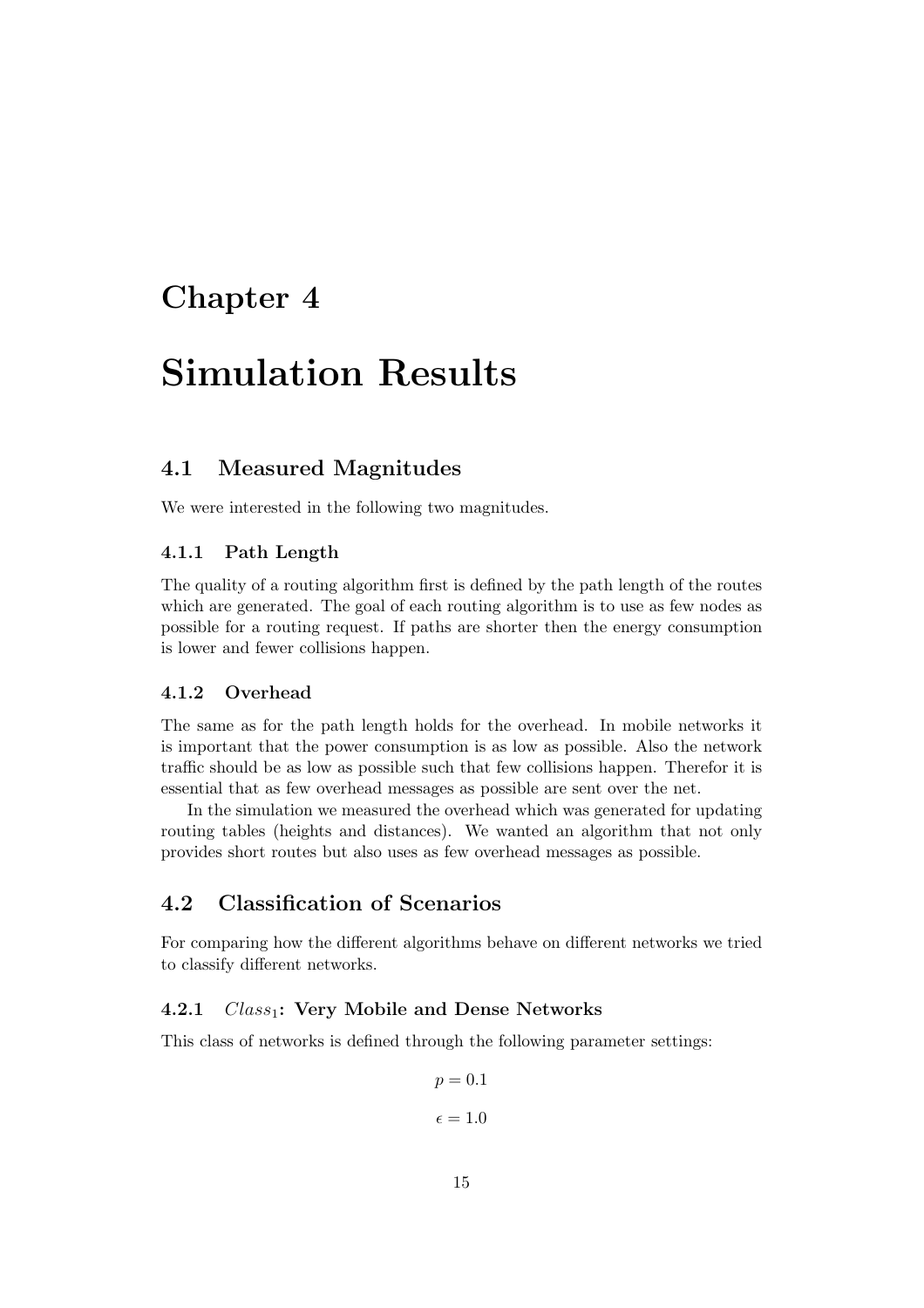$\rho \geq 30$ 

Where p is the probability to move a certain node,  $\epsilon$  is the maximum distance factor to move and  $\rho$  is the density of the network.

An example for this class of networks is a network with very mobile devices like cars which are moving in a city and are communicating in an ad-hoc manner.

#### 4.2.2  $Class_2$ : Very Mobile and Sparse Networks

 $Class_2$  networks are defined through the following parameters:

$$
p = 0.1
$$

$$
\epsilon = 1.0
$$

$$
\rho < 30
$$

For this class of networks we can use the same example as for  $class_1$  networks. A  $class_2$  network may be an ad-hoc network of cars where the density of cars is low.

#### 4.2.3  $Class_3$ : Dense Networks with Low Mobility

We can use the following parameters to define this class of networks:

$$
p = 0.02
$$

$$
\epsilon \le 0.1
$$

$$
\rho \ge 30
$$

An example for this class of networks would be a full conference room where all members are using a mobile communication device. The members of the conference just move little while the conference is being held.

#### 4.2.4  $Class_4$ : Sparse Networks with Low Mobility

Finally  $class_4$  networks are defined through the following parameters:

$$
p = 0.02
$$

$$
\epsilon \le 0.1
$$

$$
\rho < 30
$$

Sensor networks are a good example for  $class_4$  networks. They are distributed in a large area with few nodes between and they are not very mobile.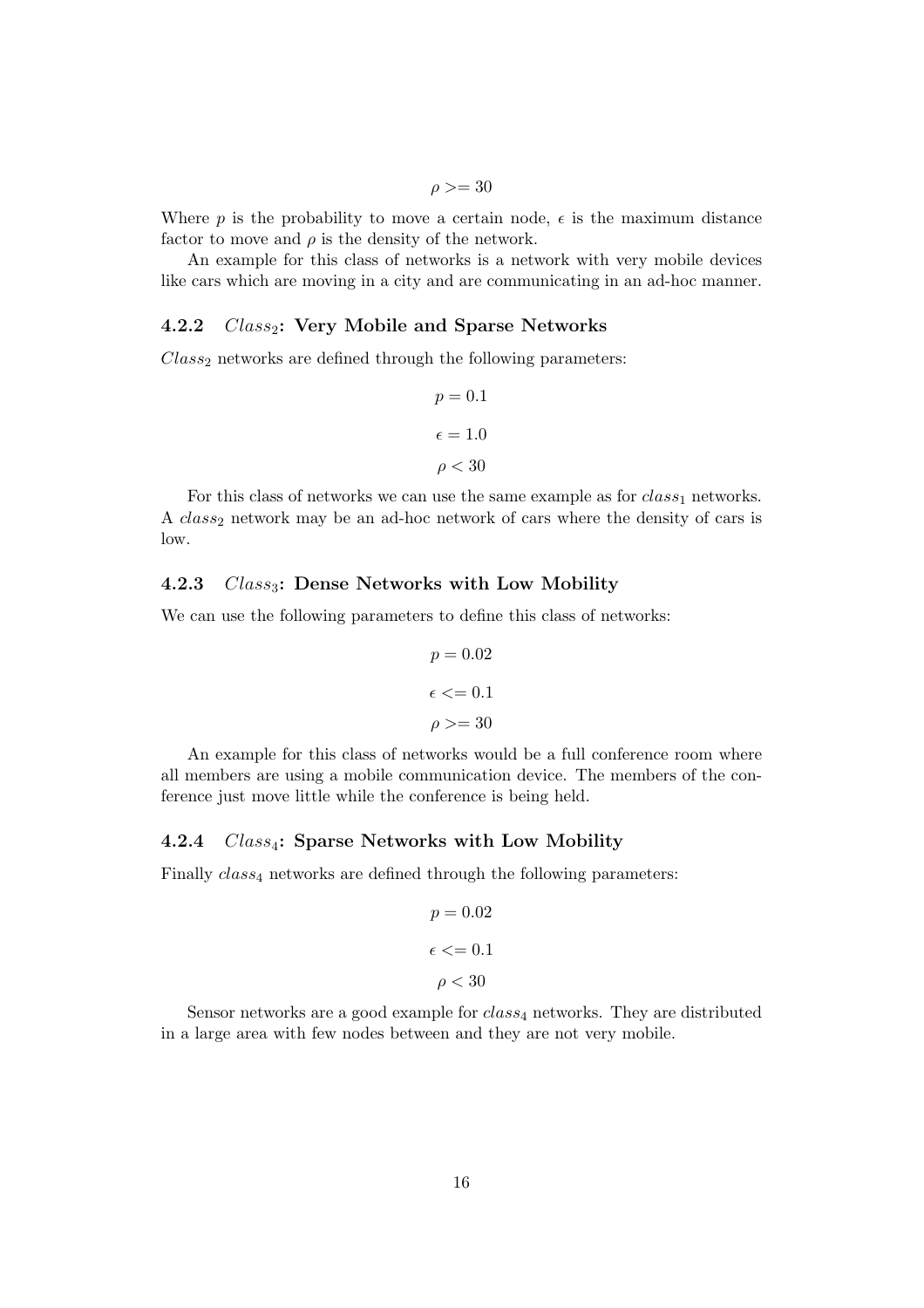#### **Mean Value Path Length**



Figure 4.1: Comparison of path length for routing algorithms on  $class_1$  networks



**Mean Value Overhead**

Figure 4.2: Comparison of overhead size for routing algorithms on  $class_1$  networks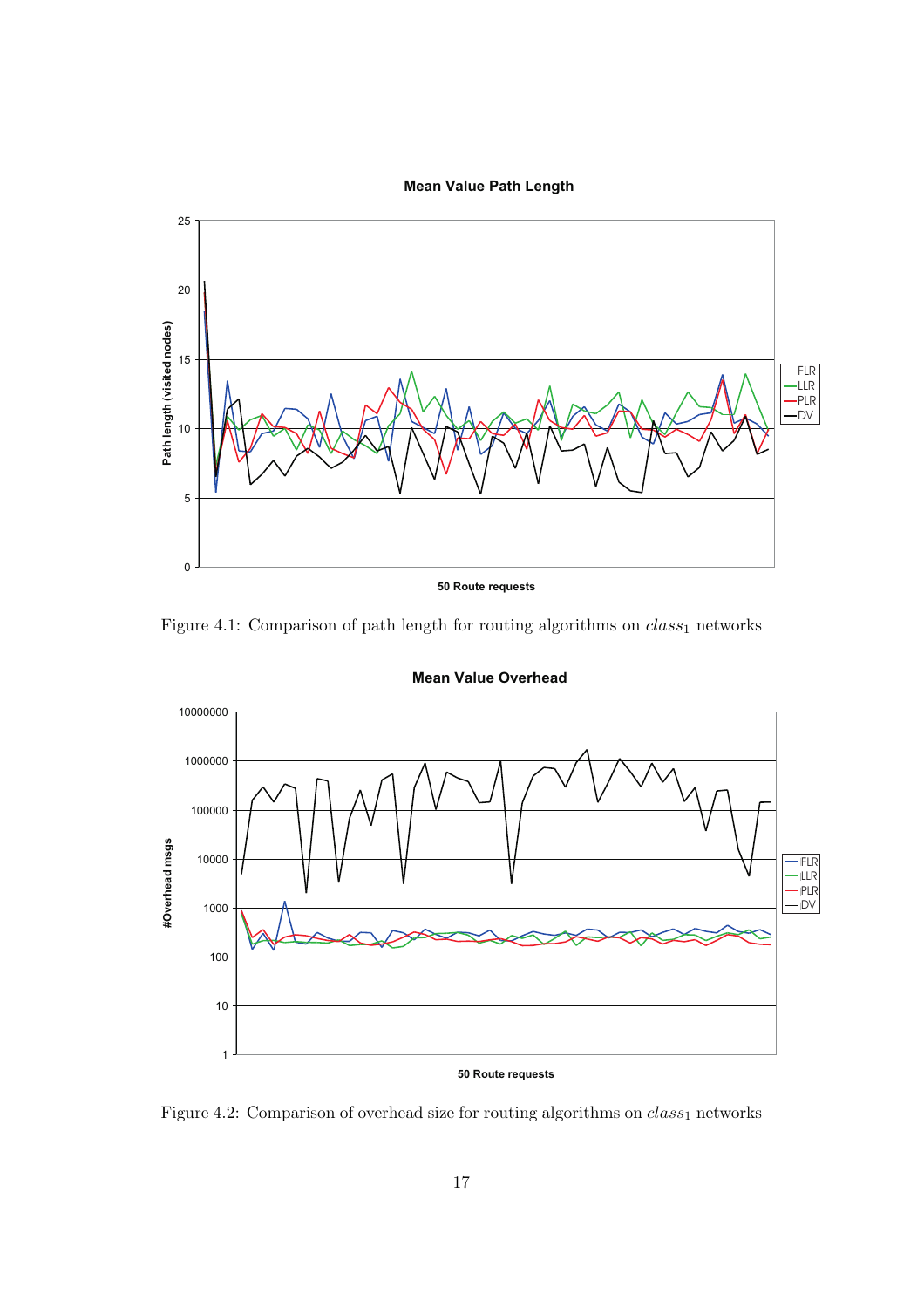#### **Mean Value Path Length**



Figure 4.3: Comparison of path length for routing algorithms on  $class_2$  networks

#### 4.3 Behavior of Routing Algorithms on Different Classes of Networks

#### 4.3.1  $Class_1$  Networks

Dense Networks with high mobility.

From figures 4.1 and 4.2 we can see that DV routing gives the shortest routes in  $class_1$  networks. The other three algorithms deliver more or less equivalent good routes. But the overhead which is generated is, as expected, the highest with DV routing. Then we have full-, lazy- and partial link reversal in this order as expected. Please pay attention that the scale for the overhead is logarithmic. Therefor the overhead for DV routing is very big compared to the other algorithms.

As a result in  $class_1$  networks the partial link reversal algorithm should be preferred over full- and lazy link reversal.

#### 4.3.2  $Class_2$  Networks

Sparse Networks with high mobility.

We see in figures 4.3 and 4.4 that DV routing delivers much worse routes than the link reversal algorithms do. This may be due to the following effect: if the network is sparse then few routes exist which minimize the distance. So if a link on such a route breaks then the message has to be routed on another route. Then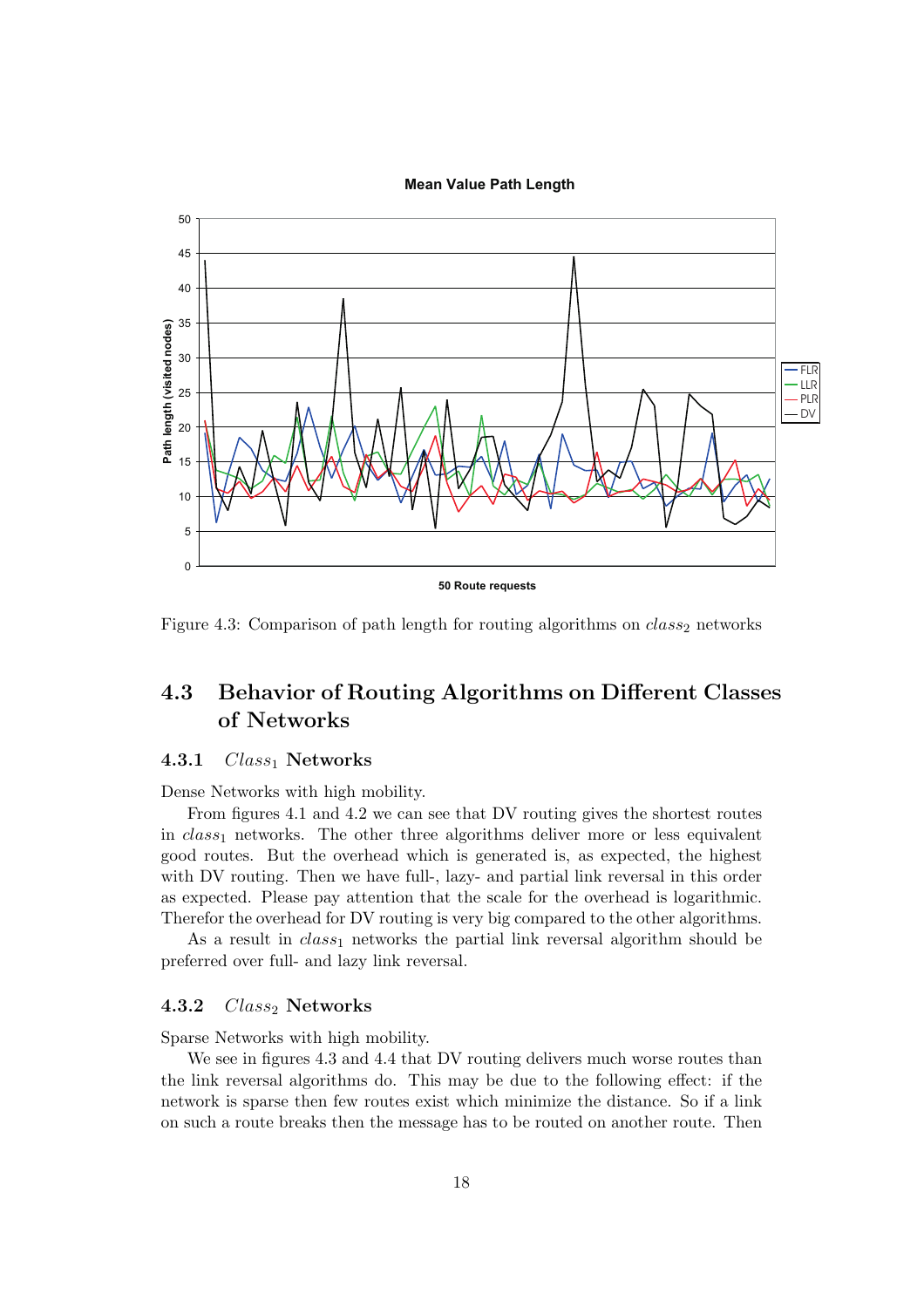**Mean Value Overhead**



Figure 4.4: Comparison of overhead size for routing algorithms on  $class_2$  networks

indirections may arise. Link reversal algorithms in contrary are not fixed on few paths. They can take any path and therefor may have successful routed while DV routing still is searching a path.

The overhead size again is as expected: DV routing very high, full-, lazy- and partial link reversal in this order.

#### 4.3.3  $Class_3$  Networks

Dense networks with low mobility.

The same observations as for  $class_1$  networks apply here. DV routing is best, the other three algorithms are more or less equivalent good. Also see figures 4.5 and 4.6.

The overhead again is as expected.

#### 4.3.4 Class<sub>4</sub> Networks

Sparse networks with low mobility.

For this class of networks DV routing is the best choice (see figures 4.7 and 4.8). In contrary to the statement that was made for  $class_2$  networks, DV routing outperforms the other algorithms because very few moves are made in this class of networks. Therefor DV routing mostly can take the first route that was computed and succeeds.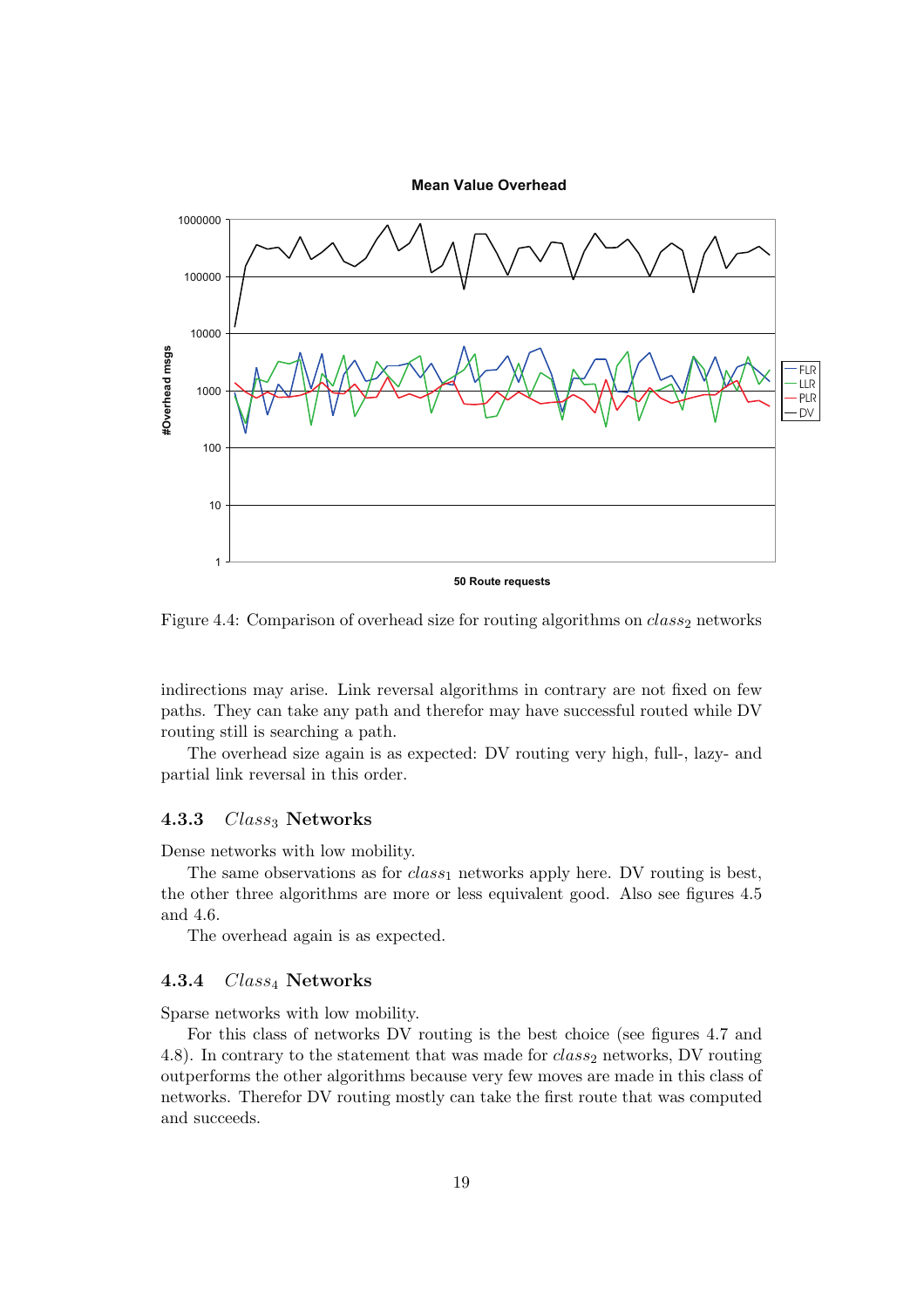#### **Mean Value Path Length**



Figure 4.5: Comparison of path length for routing algorithms on  $class_3$  networks



**Mean Value Overhead**

Figure 4.6: Comparison of overhead size for routing algorithms on  $class_3$  networks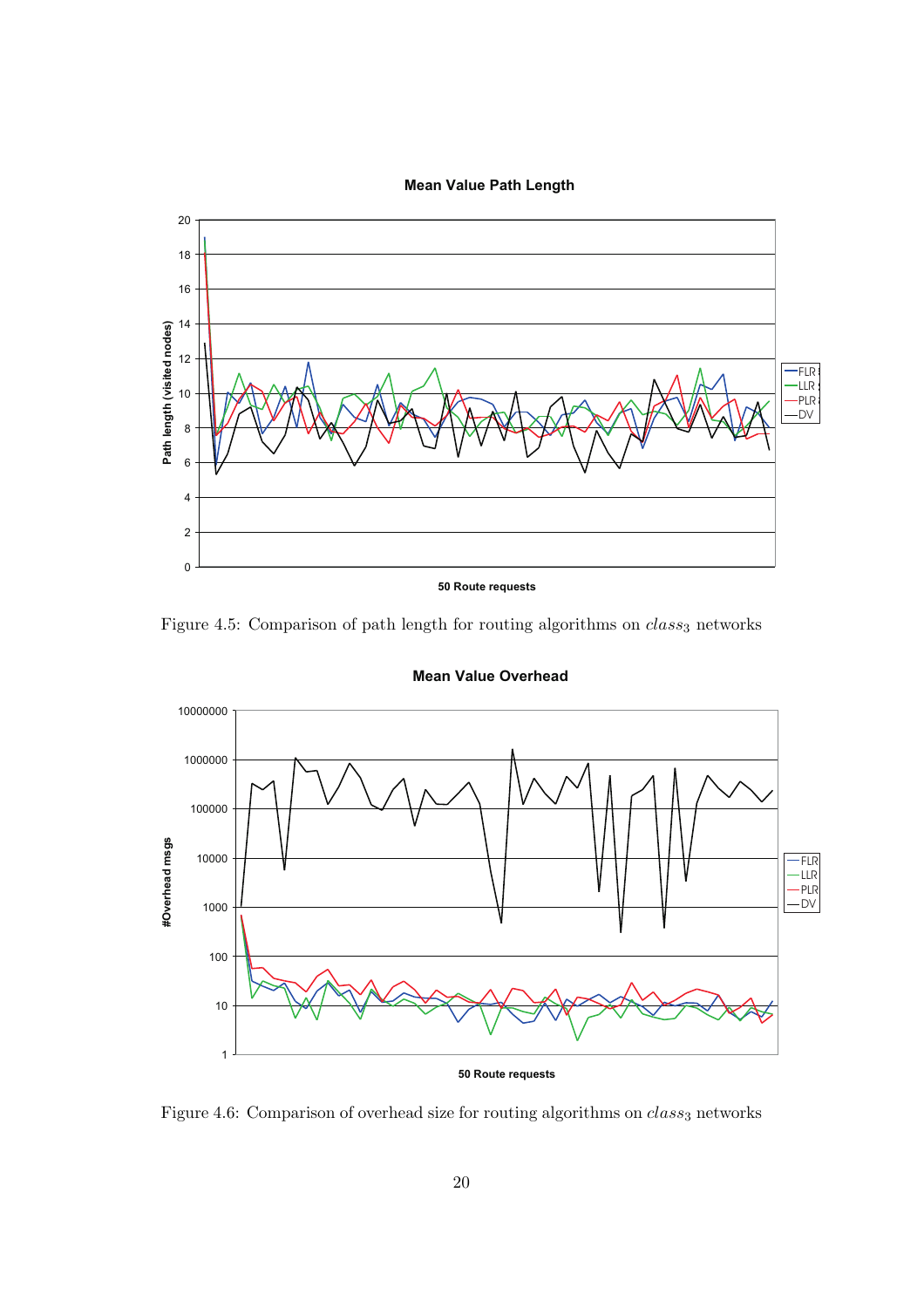

Figure 4.7: Comparison of path length for routing algorithms on  $class_4$  networks



**Mean Value Overhead**

Figure 4.8: Comparison of overhead size for routing algorithms on  $class_4$  networks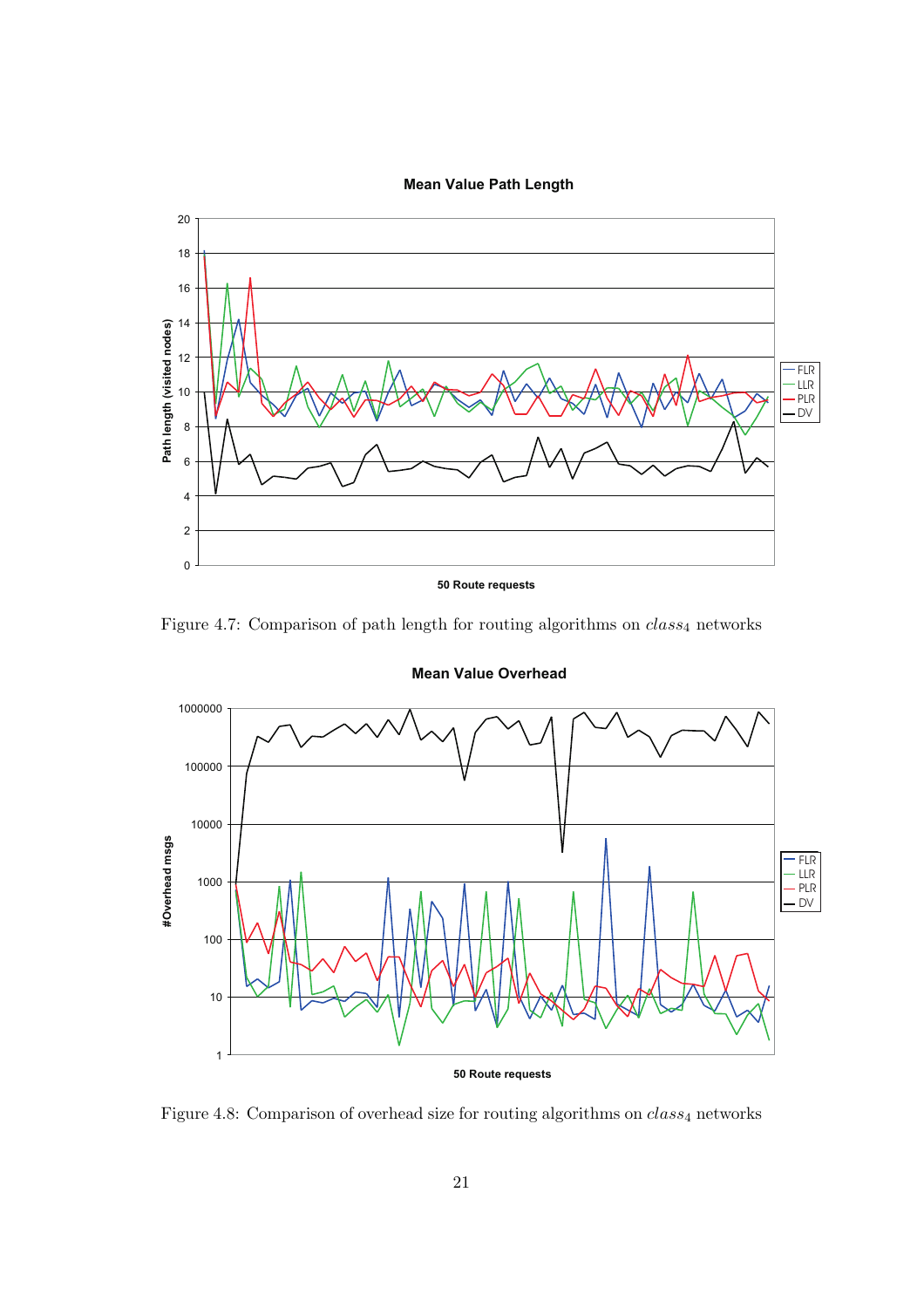#### **Mean Value Path Length**



Figure 4.9: Comparison of path length for routing algorithms on networks with different densities

The overhead again is as expected.

### 4.4 Dependence of Routing Algorithms on Simulation Parameters

#### 4.4.1 Density

As it is shown in figures 4.9 and 4.10 DV routing is worst at low densities as stated above. Obviously there is no other dependence of link reversal algorithms on network density for the simulated densities.

Interestingly the overhead sinks with increasing density for the link reversal algorithms. This may be due to the fact that more routes exist in denser networks and therefor fewer reversals have to be done.

#### 4.4.2 Mobility

As it is shown in figures 4.11 and 4.12 there seems to be no unexpected results. The path length and the overhead both become lower with lower mobility.

We can see from these figures, that no link reversal algorithm becomes better compared to the others with different mobilities.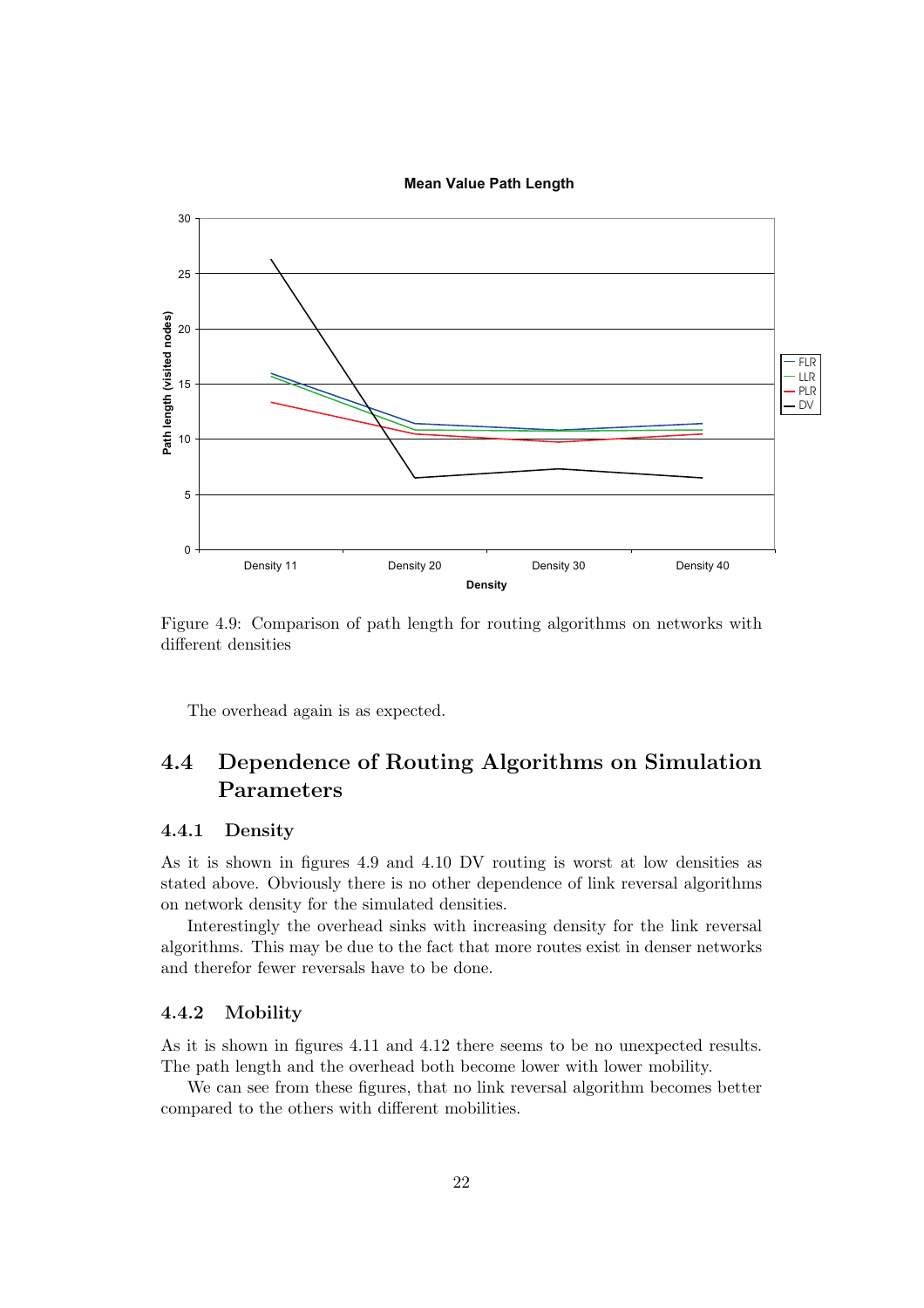

Figure 4.10: Comparison of overhead size for routing algorithms on networks with different densities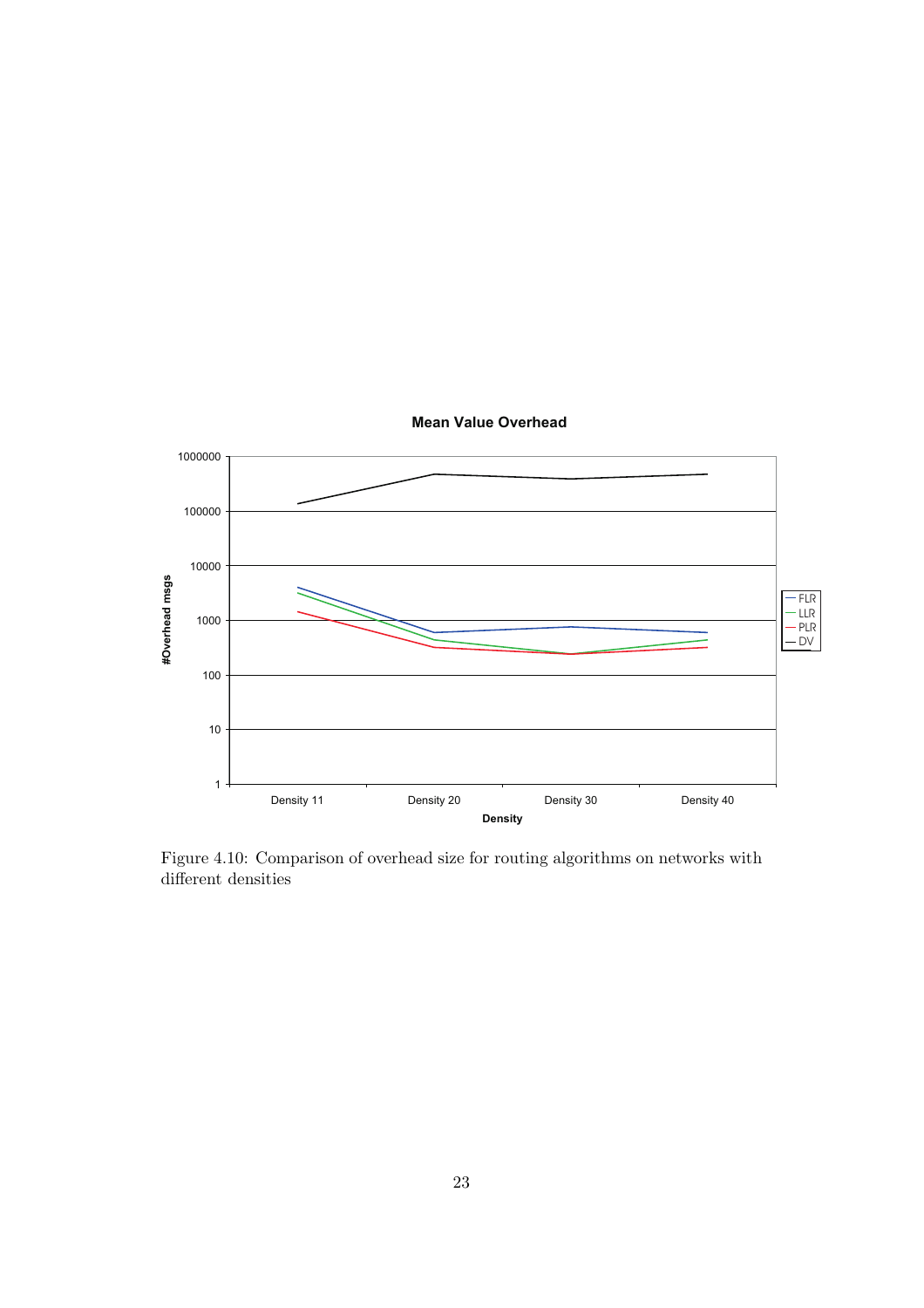

Figure 4.11: Comparison of path length for routing algorithms on networks with

different mobilities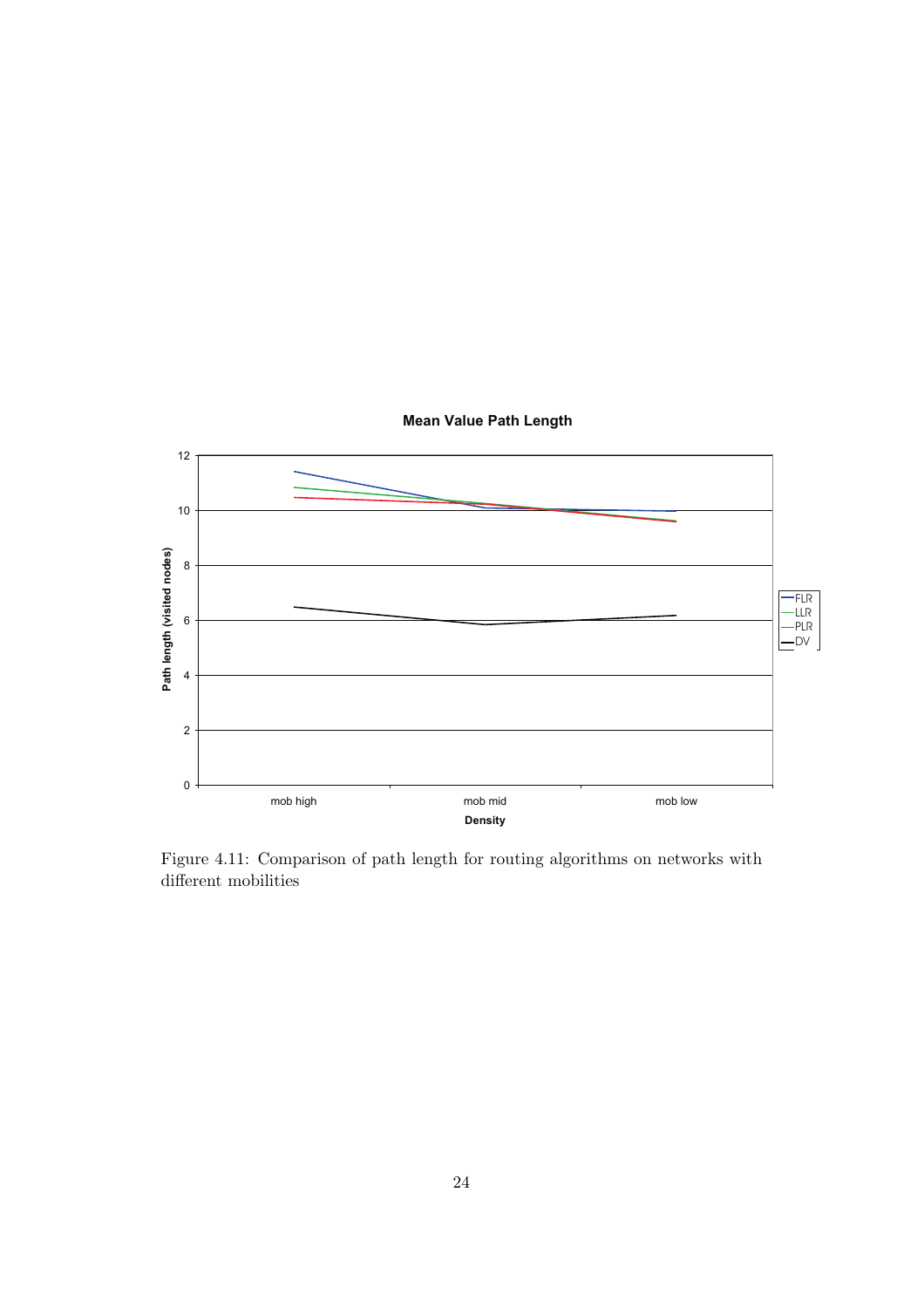

**Mean Value Overhead**

Figure 4.12: Comparison of overhead size for routing algorithms on networks with different mobilities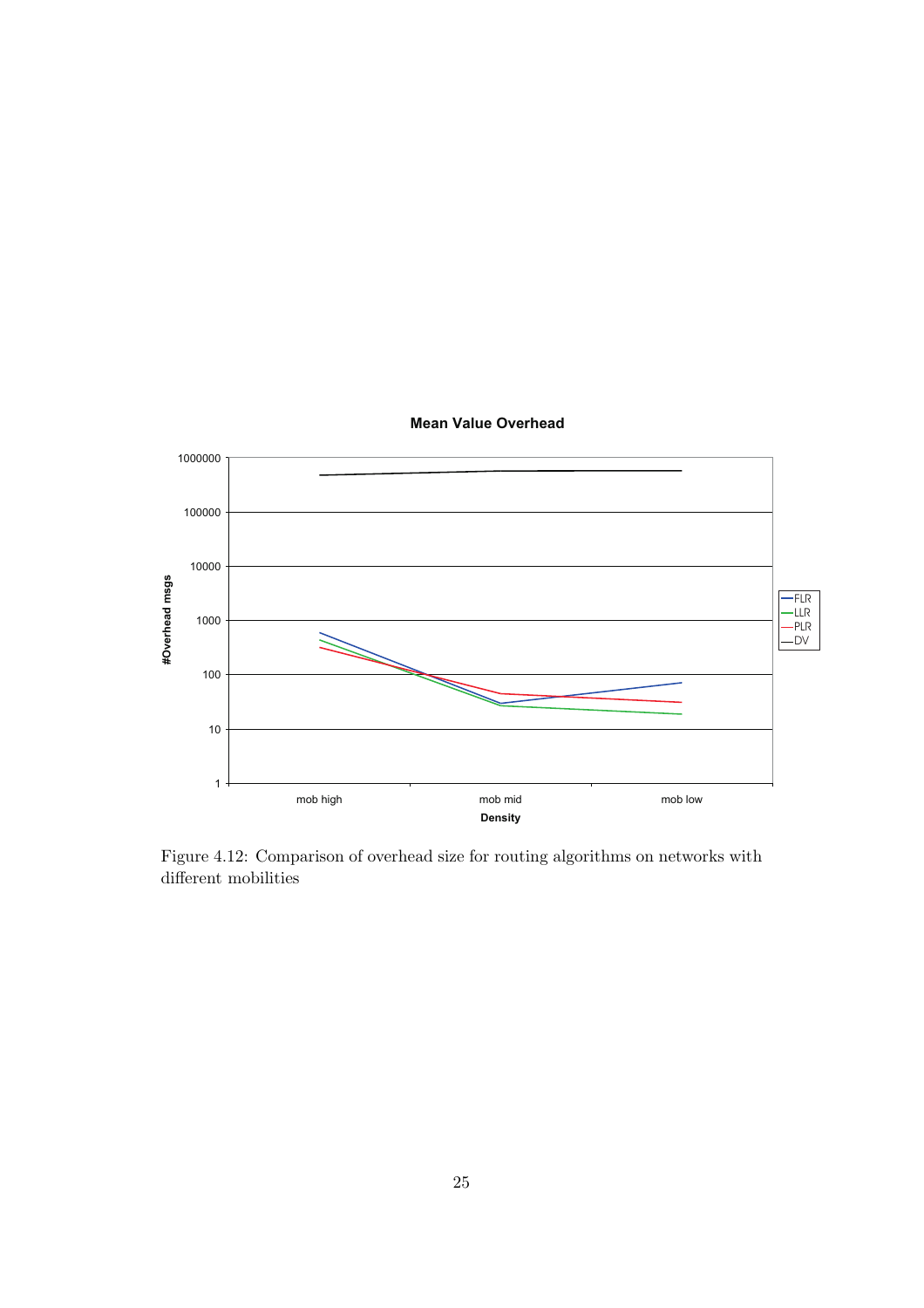## Chapter 5

# Conclusions

#### 5.1 Future Work

Many interesting points remain open. Unfortunately I had not the time to simulate and analyze more algorithms. It would be interesting how other algorithms than link reversal algorithms would behave in the same environments.

If a dependence on either mobility or other network properties could be found one could try to combine different algorithms to form a new one which is best, independent of these properties.

#### 5.2 Own Work

The diploma thesis was announced as a theoretical analysis of different routing algorithms. At the beginning of my work I tried to prove that link reversal algorithms are not as bad as it is presented in [Busch et al.]. Unfortunately I did not succeed. I came to a point where too much parameters influenced the routing protocols. So I was not able to proceed.

Then we decided to do the comparison by simulation. I first enhanced the framework as it is described in chapter 2. After implementing the framework and the algorithms, I prepared the simulation, executed it and analyzed the results.

Looking back on my work I am not very happy with the results I found. Unfortunately I planned my time wrong such that I was not able to analyze the most interesting questions. I needed too much time on the analysis at the beginning. And after that I spent too much time on implementing and testing the framework.

For the next time I will try to plan the whole work at the start of the project and set milestones.

Many thanks to my advisor Regina and to Roger for supporting me.